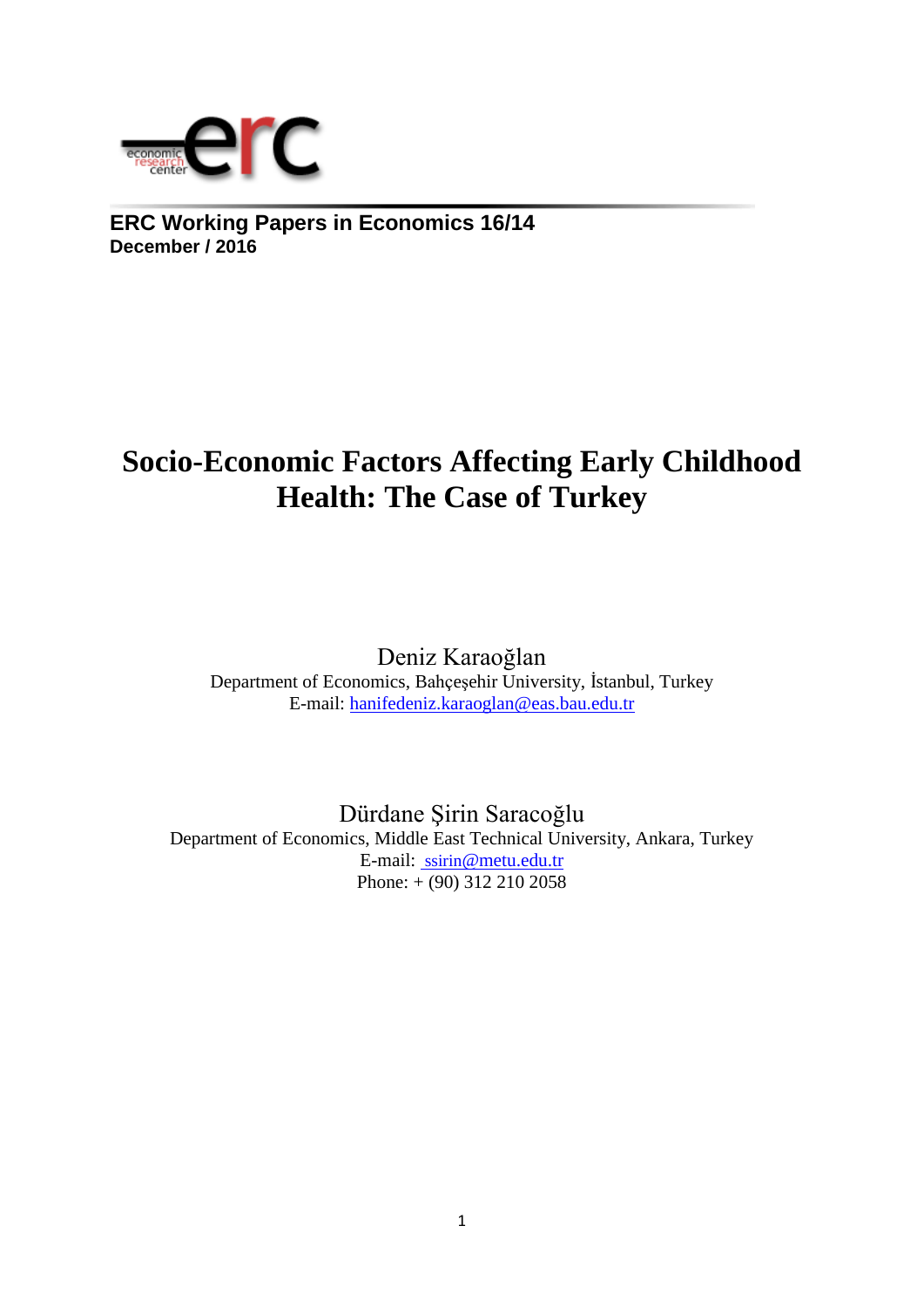## **SOCIO-ECONOMIC FACTORS AFFECTING EARLY CHILDHOOD HEALTH: THE CASE OF TURKEY\***

Deniz KARAOĞLAN\*\*

*Bahcesehir University, Department of Economics, 34349 Istanbul e-mail: hanifedeniz.karaoglan@eas.bau.edu.tr*

Dürdane Şirin SARAÇOĞLU *Middle East Technical University, Department of Economics, 06800 Ankara e-mail: ssirin@metu.edu.tr*

## **Abstract**

In this study we examine the association between parents' socioeconomic status (SES) and childhood health in Turkey, a middle income, developing country using the 2013 round of Demographic Health Survey (DHS) data set. In our investigation, we focus on children from 7 to 59 months old and as a measure of health status, we use the height-for-age z-score, which is the measure of stunting and wasting. In order to overcome the biases with respect to age and gender, we calculate the child's standardized height measure. Using classical regression techniques, after controlling for the child's birth order, birth weight, mother's height, mother's breastfeeding, nutrition status and pre-school attendance, the impact of parent's SES on child's health measures is assessed, and parents' SES indicators include region of residence, number of household members, father's presence, parents' education and work status, and household wealth index based on the household's asset holdings. Our results indicate that while mother's education and occupation type are among the leading factors that affect the child's health status, urban residence appears to be the dominant factor which positively affects child's health: SES of families proxied by living conditions and infrastructure factors such as sanitation, access to clean water, availability of electricity, which are under the control of local governments, as well as access to health care services must be improved for better child health.

## **JEL Classification codes: C20: I15: J13**

**Keywords**: Health, children, z-score, household socioeconomic status, Turkey

**.** 

<sup>\*</sup> Authors would like to thank Meltem Dayıoğlu-Tayfur for invaluable suggestions and comments.

<sup>\*\*</sup> Corresponding author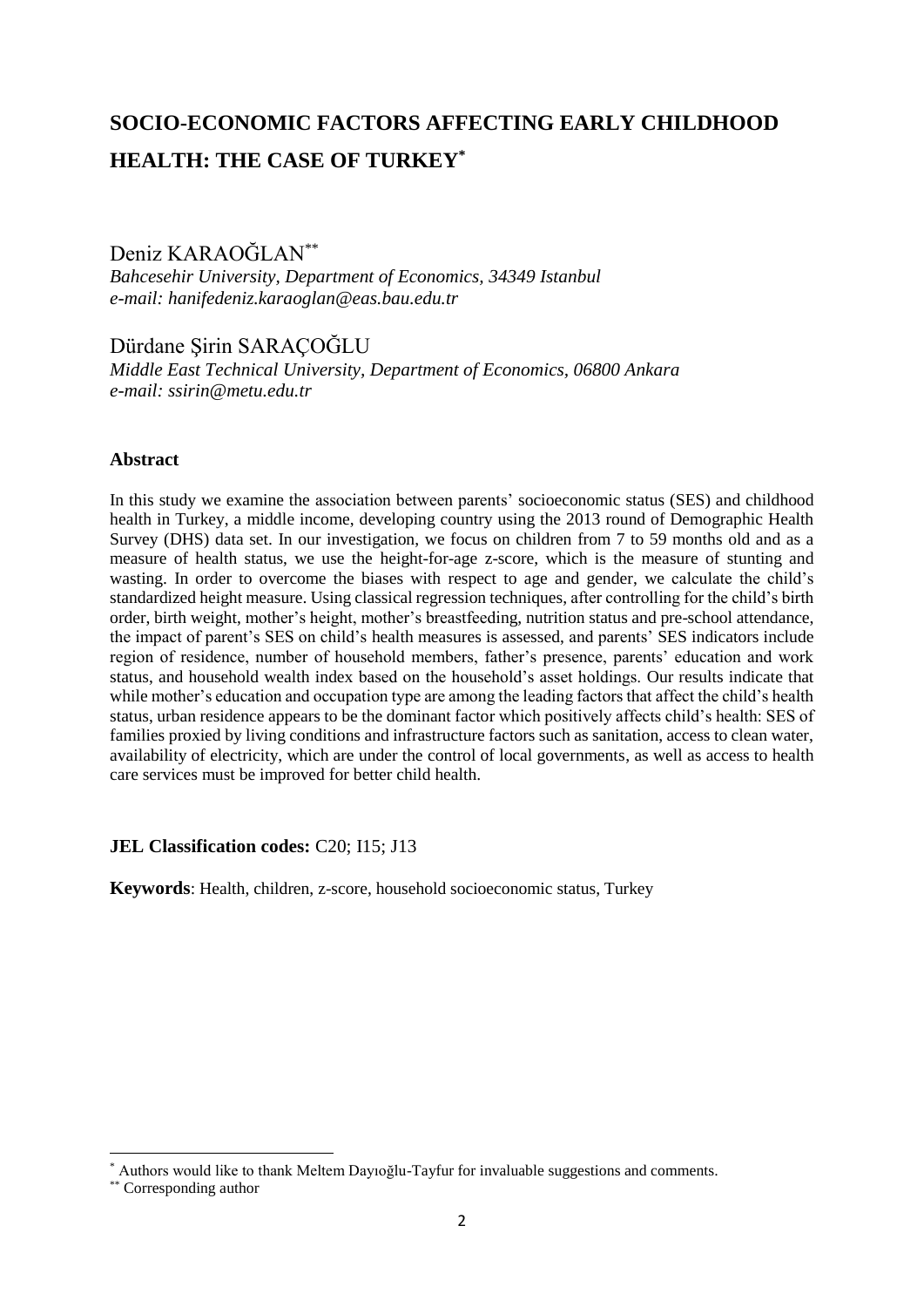## **1 Introduction**

1

Extensive empirical evidence from the modern economic growth literature has determined that human capital is a crucial component in attaining a sustainable economic growth path, and countries which were able to raise their human capital stock have been able to move up in the world income distribution and thus have experienced convergence with the relatively richer, developed economies regarding their standards of living (e.g. Mankiw et al. 1992; Benhabib and Spiegel 1994; Barro 2001; Cohen and Soto 2007). In economics, human capital formation is broadly conceptualized to include education, health, on-the-job training, migration and other investments into an individual to enhance that individual's productivity (Schultz 1961; Becker 1962; Mushkin 1962). In fact, investment expenditures made particularly on education and health services yield a continuing return to the individual in the future (Mushkin 1962) and the earlier the investment, the longer will be the period over which the individual can benefit from this early investment as higher returns on past investment are realized (Becker 1962; Ben-Porath 1967). Furthermore, studies show that the rate of return to investment in human capital as a function of age is highest when investment is made at younger ages and early investments improve the return on subsequent investments (Carneiro and Heckman 2003; Knudsen et al. 2006; Heckman and Masterov 2007; Conti and Heckman 2012).

That being said, Grossman (1972, 2000) argues that health capital differs from other forms of human capital, and that while education and accumulation of knowledge directly affects an individual's market and non-market productivity, health is a durable capital stock that determines the amount of healthy time the individual can spend producing. According to Grossman, each individual starts life with a given stock of health which depreciates with age, and which can be enhanced through investment. Accordingly, an increase in the stock of health through investment would reduce the time lost from market and non-market activities, and the monetary return on this reduction is an indicator of the return to an investment in health. Considering that health capital cannot be excluded from the measures of human capital and that it has a crucial impact on economic well-being,  $\frac{1}{1}$  multiple cross-country studies provide empirical evidence for the affirmative wage and income effects of better adult health status (e.g. Arora, 2001; McDonald and Roberts 2002; Shastry and Weil 2003; Gyimah-Brempong and Wilson 2004; Schultz 2002, 2003, 2005; and Liu et al. 2008 for China).

<sup>&</sup>lt;sup>1</sup> However one must still be cautious to consider the endogeneity in income and health, or the direction of causality: relationship also may run from income/wealth and higher socioeconomic status to better health (Adler et al. 1994; Meer et al. 2003).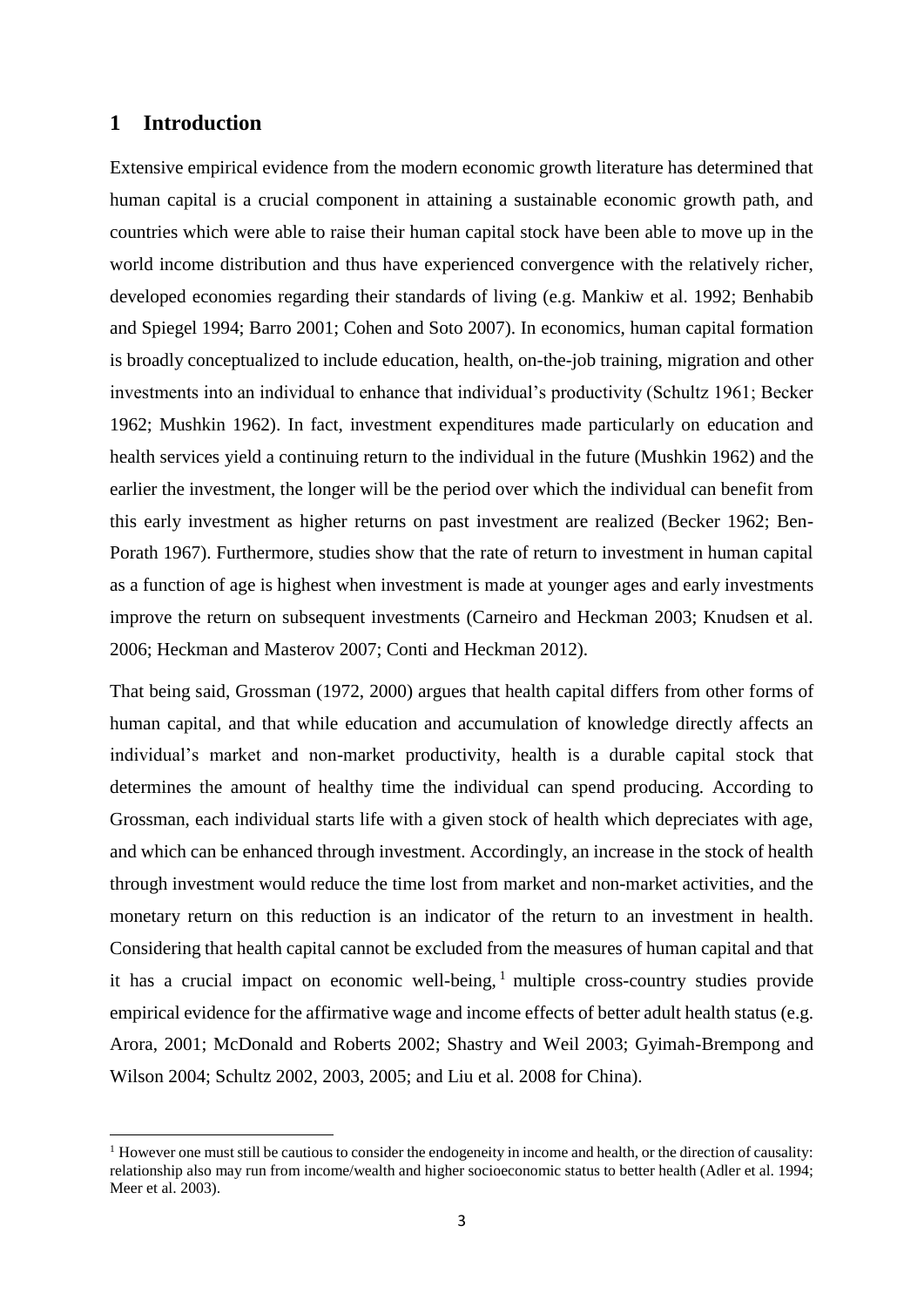Inspired by the recent research over a range of different disciplines examining the long-term effects of early childhood conditions, economists also came to realize that early life circumstances leading to differences in human capital may have persistent and intense effects in adult life (Almond and Currie 2010). While there may be many diverse factors determining the individual's background, one crucial factor that stands out in the literature is childhood health (Currie 2009). In this respect, Case et al. (2005) using long-term data from the Great Britain and Smith (2009) from the US study the impact of childhood health on later life outcomes: according to their estimation results, an individual's general health status during childhood has significant and profound direct and indirect effects on adulthood socioeconomic status indicators, such as the ability to earn in the labor market (through the completed years of schooling), total family income, and wealth. In this sense, health appears to be an important link in the intergenerational transmission of socioeconomic status: children born into poorer families experience poorer childhood health status, lower investments into human capital and poorer health in early adulthood, ultimately leading to lower earnings in adulthood (Blau 1999; Case et al. 2002, 2005; Currie 2009). Previous literature thus indicates that part of intergenerational transfer of socioeconomic status or mobility of income within families may work through the impact of parents' socioeconomic status on children's health (Case et al. 2002).

As explained above, for adults, health has a significant impact on economic well-being, through its wage and income effects. Nevertheless, as Adler et al. (1994) and Meer et al. (2003) suggest, the causality, if there is any, may run both ways: there may be a two-way causality between health and income for adults, as higher income may cause better health (individuals with more wealth can afford better medical care, live in healthier environments, etc.) or better health may lead to higher income (healthy individuals may be able to work more than those who are not, therefore earn higher income and amass more wealth). However, as Case et al. (2002) explain, such endogeneity will not materialize for young children, since in general young children do not contribute to household income, therefore their lower child health status cannot explain lower household income. Consequently, by focusing on children, the mechanism that runs from health to income is eliminated, and thus investigating the impact of family income and SES on child health provides clear and consistent conclusions about the association.

In the light of these arguments, in the current study we explore the impact of family's socioeconomic status on childhood health in Turkey, a middle income, developing country, using the 2013 round of Turkey Demographic Health Survey (DHS) data set, which is the most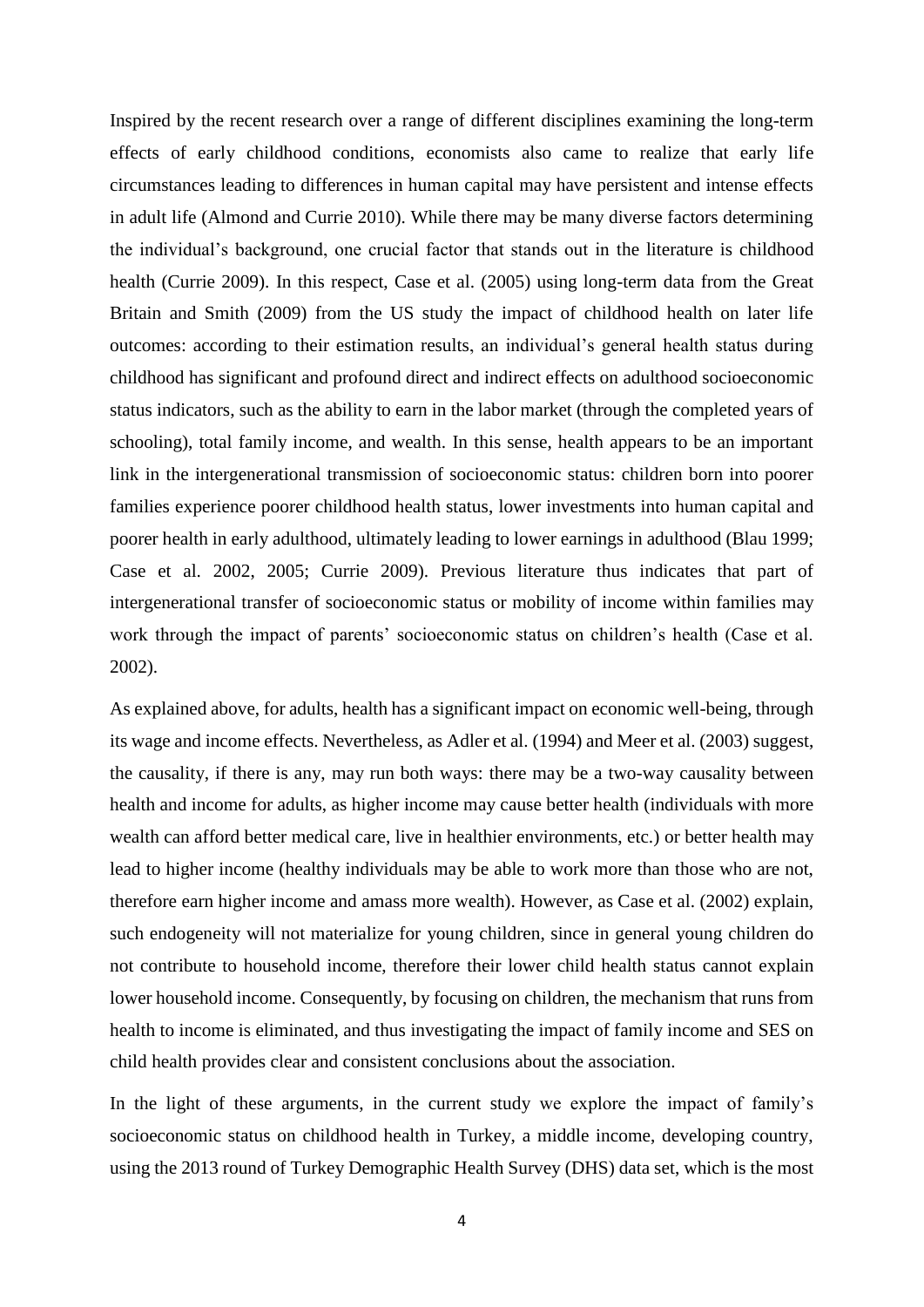recent DHS data set available for Turkey. To our knowledge, except for Güneş (2015) which explores the causal effect of maternal education on child health in Turkey using DHS for 2008, this will be the first attempt to investigate the effects of parents' full range of socioeconomic status indicators on the child's physical health outcomes by using a rich micro data set for Turkey. We focus on children 7 to 59 months old (59-month-old children are included) and use their anthropometric measures as measures of health outcome, specifically the height-for-age z-score, which is the measure of stunting and wasting. We restrict our sample to children 7 to 59 months old so that we can control for the effects of differences in nutrition intake in addition to those with respect to mother's breastfeeding on child's health outcome. We use standardized height as the measure of childhood health in order to avoid the biases due to gender and age differences between children. In this study, we calculate standardized height for each child from 7 to 59 months old by using LMS (Lambda Mu Sigma) coefficients from the 2006 World Health Organization (WHO) Growth Reference. Using classical regression techniques, after controlling for the child's birth order, birth weight, mother's height, mother's breastfeeding, nutrition status and pre-school attendance, we assess the effects of family's socioeconomic status indicators including the region of residence, number of household members, father's presence, parents' education level and work status, and household wealth, on child's anthropometric measures.

Our results indicate that living in urban areas is a dominant factor that improves the child's health status in Turkey. This result implies that convenient access to health care services as well as living conditions and infrastructure factors such as sanitation, access to clean water, availability of electricity, which are more readily available in urban areas, consistently affects the child's health outcomes positively, regardless of the other SES factors. In addition, we find that mother's education is generally a leading factor in child's health status: more educated mothers have access to information for better health, and they make better use of available health care services for their children. We also observe that children of unemployed mothers as well as the children of irregular self-employed and unpaid family worker mothers are in a worse health condition compared to other occupation groups. Having said that, fathers' education level and employment status are found to be insignificant in determining child's health condition, an outcome which is also prevalent in the literature. Next, our results suggest that proper nutrition is necessary for better child health outcomes. Finally, we observe that child's exogenous factors at birth, such as birthweight and birth order are significant determinants of child's future health. The rest of the study is organized as follows. In Section 2 we review the literature on the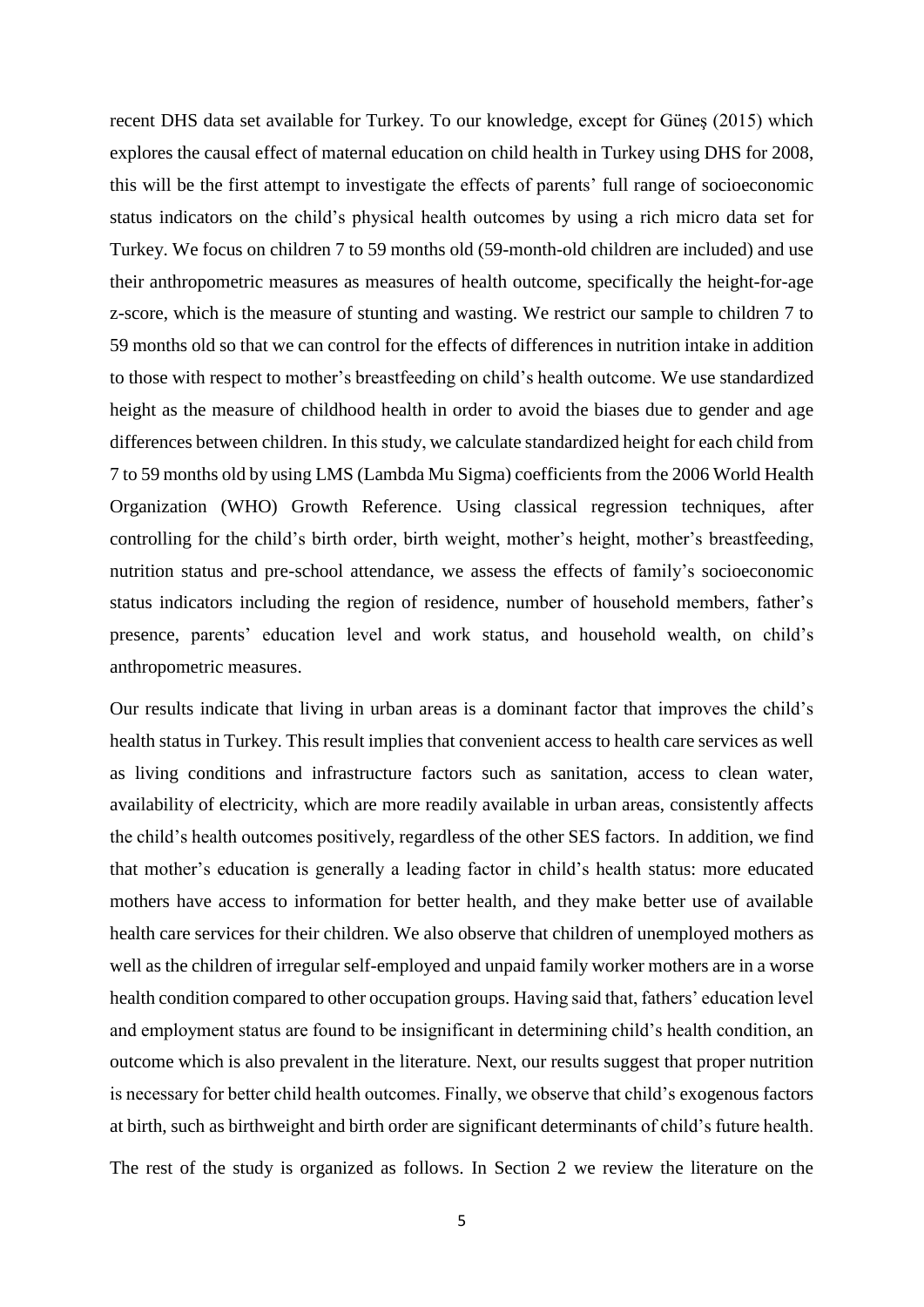relationship between family's socioeconomic status and childhood health. A description of the Turkey DHS-2013 data and the methodology by which we construct the anthropometric measures are provided in Section 3. Section 4 presents the estimation strategy and the model results. Finally, Section 5 concludes the study with some policy implications.

## **2 Background**

There is a large body of research attempting to assess the association of family's socioeconomic status with a wide range of health, cognitive, and socioemotional outcomes in children (e.g. among many, Hauser 1994; Duncan et al. 1994; Aber et al. 1997; Brooks-Gunn and Duncan 1997; Blau 1999; Bradley and Corwyn 2002; Taylor et al 2004; Chen 2004; Maggi et al. 2010). Family's material resources such as family purchasing power, family income, father's income, or the principal earner's income are considered to be the primary determinants of a family's socioeconomic status. Mother's educational attainment, mother's occupational status, family type (nuclear or extended), family size or density (number of persons per room), number of children in the family and parental cohabitation are among other critical factors taken into account in the literature to quantify the socioeconomic status of a family. Additionally, the family's physical environment in terms of household and neighborhood sanitary infrastructure (i.e. housing quality, water supply, sanitation, garbage disposal, sewage disposal, paving), is an essential indicator of a family's socioeconomic status. The general consensus in these studies is that family's SES has profound effects on child outcomes, and that early child development lays the foundation for health conditions, well-being, learning and cognitive skills acquired in the course of one's life.

A closely related but separate strand of literature in economics and child development associates parents' income and SES exclusively with child's health status. More specifically, according to Aber et al. (1997), children who are persistently exposed to poverty are at a higher risk for multiple adverse health outcomes, including low birthweight and infant mortality, and for the children who survive past their first year of life, neurological and psychological developmental problems and other health-related problems such as iron deficiency and stunting may arise. Likewise, Currie and Hyson (1999) argue that babies born into low SES families are born with low a birthweight and the negative consequences of low birthweight persist as these children get older. Furthermore, Case et al. (2002) show that children from low income families have a relatively worse health status compared to those from high income families, and the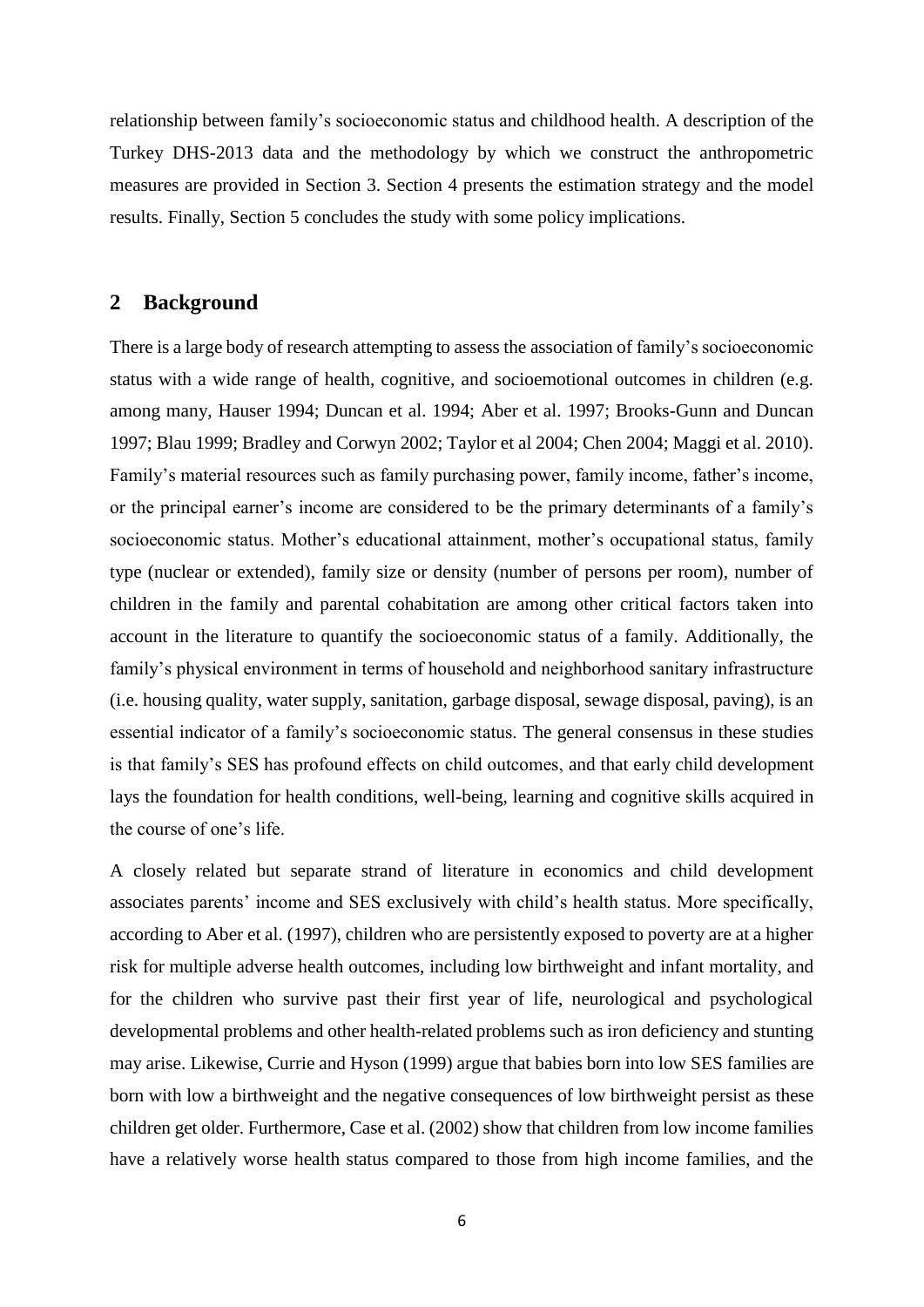authors suggest that the positive association between parents' income and the child's health becomes more obvious as the child becomes older. Hence, poor childhood health status persists in the long-run. In fact, from a public health policy perspective, children from low SES backgrounds not only sustain greater health problems at childhood, but they experience poorer health outcomes as adults since aspects of their SES become biologically integrated through both critical periods of development and cumulative effects (von Rueden et al. 2006; Conroy et al. 2010). Case et al. (2005) also determine that children born into poorer families experience poorer health in adolescence and lower investments in human capital, and this leads to lower earnings in their adult years.

In addition to parental income, or other pecuniary earnings, in most of the previous literature, parental, particularly maternal education is also considered to be an important factor that is associated with better childhood health status, as educated mothers possess the ability to understand and apply new methods of child care (Thomas et al. 1991; Desai and Alva 1998; Glewwe 1999; Finch and Beck 2011). In fact, Wamani et al. (2004) demonstrate that what matters for inequalities in child health conditions is the mothers' education, rather than fathers' education, as in the case for a developing country such as Uganda.<sup>2</sup> Correspondingly, Glewwe (1999) establishes the mechanisms by which maternal education positively affects child health: (i) through formal education, future mothers get better informed about health knowledge; (ii) educated mothers are more capable of diagnosing and treating and child health problems with the literacy and numeracy skills they acquired at school; and (iii) mothers with formal schooling would be more open to modern medical treatments. In related studies, parents' employment status and occupation type (e.g. manual skilled, semi-skilled, unskilled, or managerial jobs) are also used as indicators for parents' SES (for example Case et al., 2005). Furthermore, some studies also point out that child's health is also affected by parents' health related behavior in prenatal period, i.e. cocaine, nicotine and alcohol consumption (Case et al. 2005; Case and Paxson 2002).

The research discussed above largely examines the relationship between parents' SES and childhood health in developed countries such as US, UK, or other European countries. There are also similar studies conducted for the developing economies and in general, they also find a positive association between household SES and child's health (see for instance, Durkin et al.

1

<sup>&</sup>lt;sup>2</sup> Nevertheless, Thomas (1994) using cross-country data from the US, Brazil and Ghana, demonstrates that mother's education has a bigger effect on daughter's height, while father's education has a bigger impact on son's height as a status of health measure.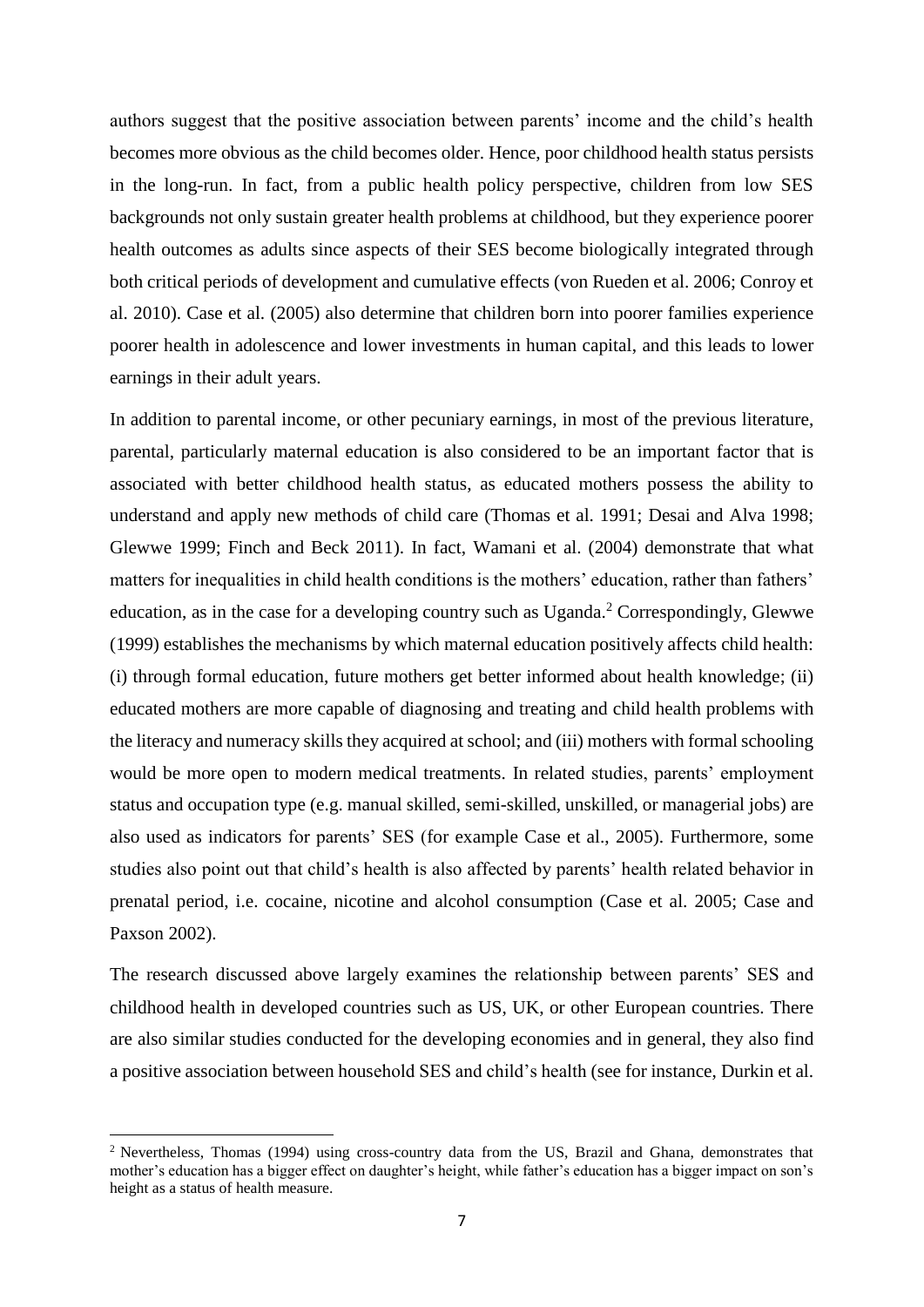1994; Desai and Alva 1998; Zere and McIntyre 2003; Grantham-McGregor et al. 2007; Wamani et al. 2007; Chen and Li, 2009; Amin et al. 2010, Abuya et al. 2012; Zong et al. 2015). The analyses for the developing countries predominantly use Demographic and Health Surveys (DHS) within which the child's anthropometric measures are available. Hence with this availability, most of these studies use indicators of stunting (excessively low height for one's age) and wasting (excessively low weight for one's height), such as z-scores of height-for-age to represent childhood health status, as opposed to family's self-reported health status as in most of the research in developed countries. Both inadequate food intake and an inability to absorb or assimilate nutrients due to disease or infections lead to malnutrition, hence signals of malnutrition such as stunting and wasting are good gauges of child's overall health (Assaad et al. 2012). Therefore, the studies on developing countries provide a more objective perspective on the impact of parental socioeconomic factors on child's health in contrast to the studies in developed countries, where for the most part child's self-reported health or self-reported chronic illnesses by parents represent child's health outcome.

#### **3 Data and Descriptive Statistics**

For this study, we use the 2013 round of Demographic Health Survey (DHS) data set for Turkey. In Turkey, DHS data sets are prepared by Hacettepe University, Institute of Population Studies. The survey contains a rich set of demographic variables regarding children and their parents. For children we can observe several anthropometric measures such as birth order, birthweight, height and weight as well as their breastfeeding status and nutrition. We are also able to determine whether the child attends pre-school/crèche or not. The survey also gathers information about the parents' completed education level, employment statuses, occupation types and household wealth. Therefore, DHS provides a good setting to examine the impact of the parents' socioeconomic status on the child's health. The results of the survey have been revealed every five years since 1993 and the 2013 version is the most recent version of DHS.

As both household and individual (females in the household) data sets are available in DHS to the users, we firstly merge these two data sets by cluster number, household number and respondent's line number and we end up with 5 928 female observations, for which household variables are available. We restrict our sample to females with children between 7 and 59 months old in order to be able to assess the effects of nutrition variations and breastfeeding on child's health outcome (infants 0-6 months old are only breastfed or are given infant formula,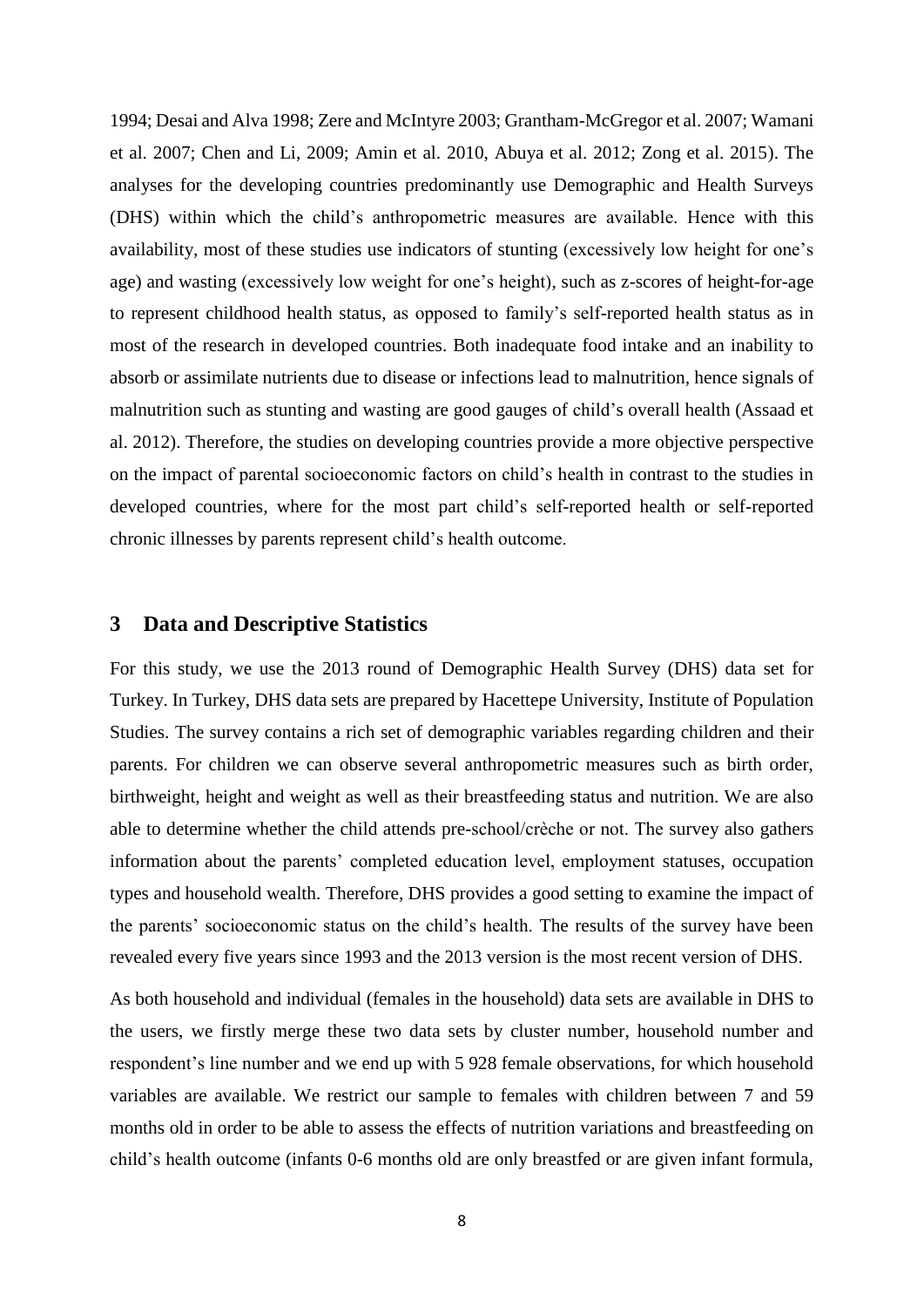hence do not present any variation in nutrition). Out of those 5 928 observations, 1 867 women have one, 498 women have two, 54 women have three, five women have four and one woman has five children between 7 and 59 months old. Consequently, our sample consists of 2 425 children who are between 7 and 59 months old<sup>3</sup>.

#### **3.1 Dependent Variable: Standardized Height**

**.** 

To represent child health outcomes, studies regarding childhood health status in developed countries use self-reported health of the child (chronic and acute health conditions, number of doctor visits, and hospital stays, etc.) which is reported by a parent or a physician, or both. However, Case et al. (2002) suggest that infant mortality rates, anthropometric measures, and indicators of vaccination are better signs for child health status. Furthermore, Assaad et al. (2012) claim that malnutrition in childhood is indicative of the child's health in general, and point out that *anthropometric indicators of stunting and wasting*, such as height-for-age zscores, characterize both long-term and short-term malnutrition for children under five years old. Following Assaad et al. (2012), the childhood health outcome in our analysis is represented by the standardized height of the child, which is derived from the child's height-for-age zscore<sup>4</sup>.

In order to calculate the child's standardized height, firstly we compute the height-for-age zscore for each child between 7 and 59 months old. A z-score describes how far and in what direction an individual's anthropometric measurement deviates from the median provided in 2006 WHO Child Growth Standard for his/her gender. We compute the height-for-age z-score in the following manner:

$$
z\_score = \frac{X - M}{\sigma} \tag{1}
$$

In equation (1), *X* refers to the observed measure (i.e. the child's measured height), *M* refers the median value of the reference population and  $\sigma$  refers to the standard deviation value of the reference population (i.e., median and standard deviation of the measured heights of the same

<sup>&</sup>lt;sup>3</sup> The sample sizes may get smaller in different estimations because we may not observe some control or dependent variables in the selected sample. It is explained in detail in the following sections.

<sup>4</sup> We do not use standardized anthropometric measures related to weight (such as weight-for-age) due to three reasons: first, higher weight does not imply better health. Second, thinness does not necessarily imply health risk. Third, previous research shows that the models using household or demographic surveys better explain height than weight (Pradhan et al. 2003).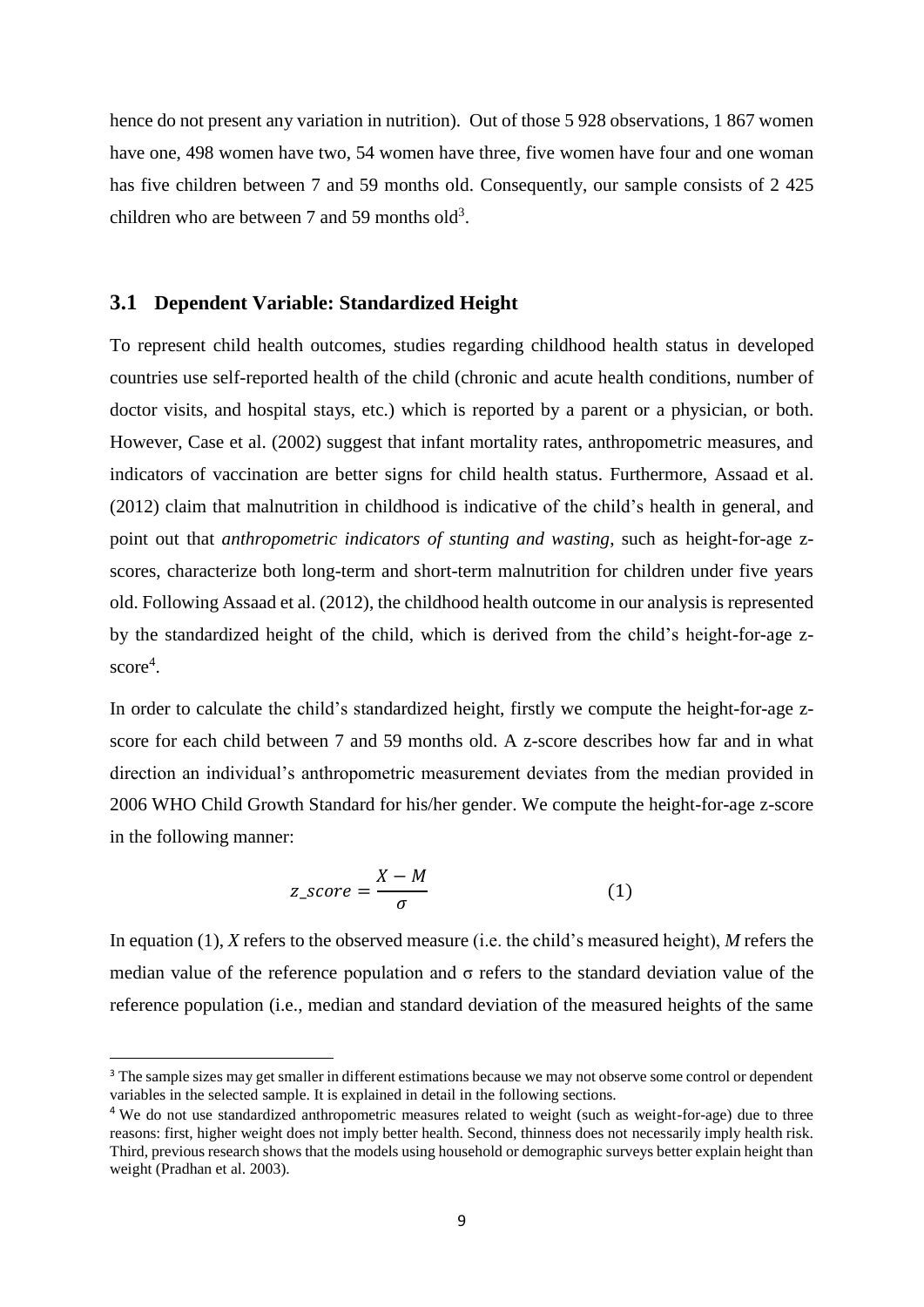age and gender group of children). We omit the observations where the child has a z-score less than -7 or more than 7, as they are considered to be outliers. After factoring out the observations in which child's height information is missing, we are left with 1 921 observations of children between 7 and 59 months old<sup>5</sup>.

Next, we use LMS (Lambda Mu Sigma) coefficients from 2006 WHO Growth Reference for the 24-month-old female in order to standardize the height of each child as if he/she were a 24 month-old female in order to avoid the biases that may occur due to differences in gender and age (Assaad et al. 2012). We calculate the standardized-height of the child as follows:

Standardized\_Height = 
$$
M \times \sqrt[1]{1 + L \times S \times z\_score}
$$
 (2)

Regarding the LMS coefficients, L shows the power in the Box-Cox transformation for correcting the skewness, M refers to median and S is the coefficient of variation. All of the variables in equation (2) are constants, except the z-score of each child. We take the constant LMS values for a 24-month-old female such that  $L=1$ ,  $M=85.7153$  and  $S=0.03764$  and calculate the standardized-height of each child between 7 and 59 months old.

#### **3.2. Explanatory Variables**

 $\overline{a}$ 

DHS data set contains rich information on the child's anthropometrics, nutrition indicators, preschool/crèche attendance, region, parents' socioeconomic status and household wealth. In this section, we elaborate on the factors which may be associated with the child's health outcome.

#### *Child's Anthropometrics and Mother's Height*

In DHS data set we observe the child's age (in months) and gender. We compute the heightfor-age z-score and the standardized-height of the child by using the information on age and gender variables. However, we do not include the indicators of age and gender in our regression analysis since the height of each child is already standardized to a 24-month-old female. In the empirical analysis we include the two major anthropometric measures: child's birthweight<sup>6</sup> and birth order. The questions regarding birthweight and birth order of each child are asked to mothers and their answers are recorded. We use these records directly in our empirical analysis.

<sup>&</sup>lt;sup>5</sup> We calculate the height-for age z-scores by using zscore06 command in STATA, version 13.0.

<sup>&</sup>lt;sup>6</sup> A recent study explores the changes in associations between birthweight and height over different life stages (Krishna et al. 2016).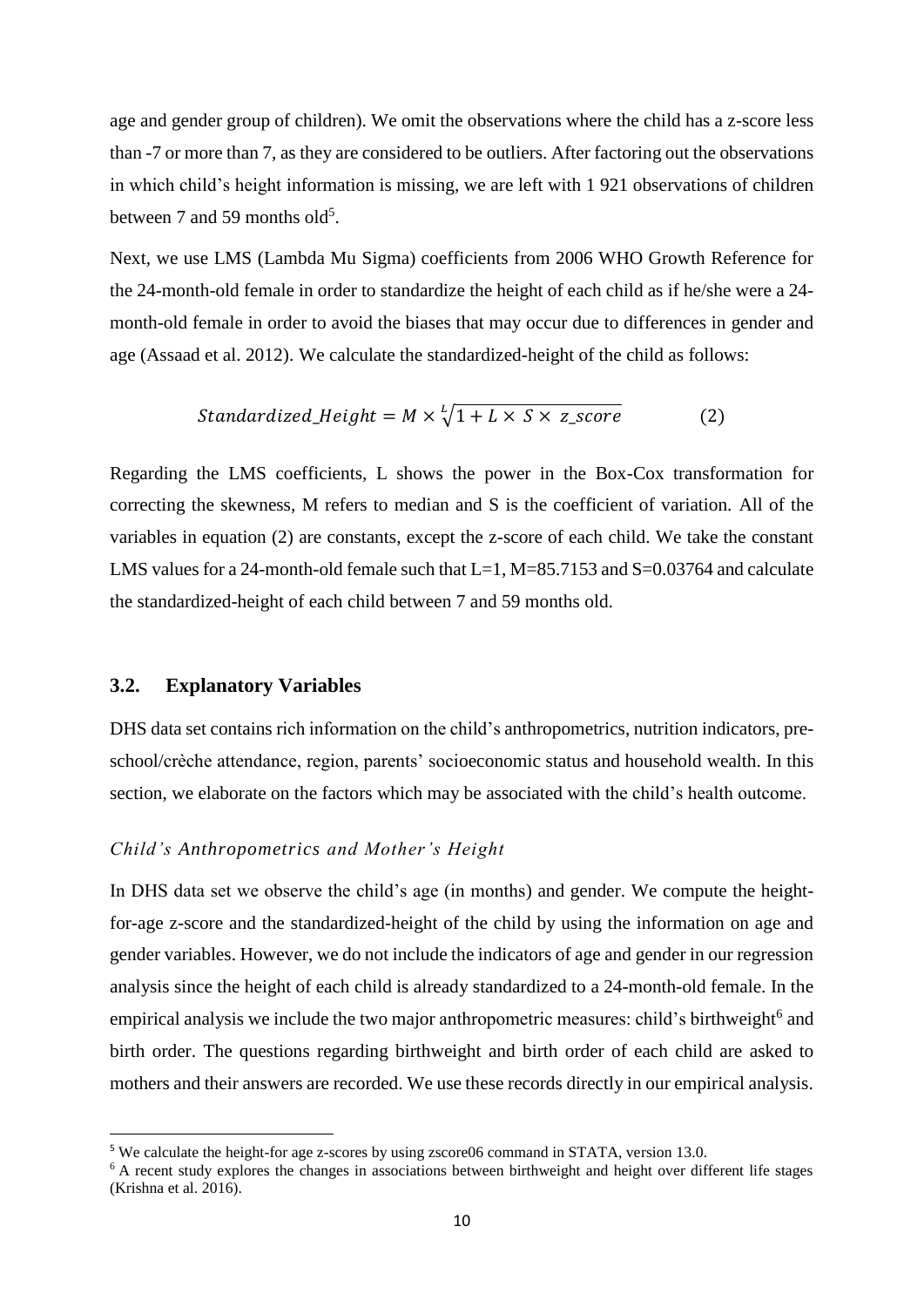The height of the child may be affected from the heights of both parents due to genetics. In order to control for, at least some part of, the genetic factors, we also control for mother's height. Mother's height is available in the DHS data set, however we cannot observe the height of the father.

#### *Nutrition Indicators*

We include two nutrition indicators for each child in the empirical analysis. The first nutritional intake variable is related to breastfeeding. We create a dummy variable which indicates whether the child is (or was ever) breastfed. The variable is equal to 1 if the child is breastfed during some time in his/her early life, and is equal to 0 otherwise.

The second variable for nutritional intake is the "Nutrition Index" which we construct based on the food groups that are fed to the children. From the DHS data set we are able to observe whether the child is fed a from total of 12 nutrition groups such as fruit and vegetables, cereals and grains, yoghurt, cheese, red meat, poultry, dry legumes, cow's milk, whole eggs, fish, bread, and soups. In DHS, the mother is asked whether the child has acquired any of these types of nutrition in the last 24 hours. However, it is important to note that most food groups are agespecific and infants at different age groups (particularly up to 18 months of age) acquire nutrition from a different number of food groups; a child younger than 18 months cannot absorb or assimilate all nutrition types. Table 1 summarizes the nutrition that is appropriate to be fed to infants and children at different ages based on Sears and Sears (2003):

#### **<Table 1. Infant feeding and food groups in Turkey DHS 2013> about here**

In order to calculate the nutrition index for each child, first, we assign 1 or 0 to each group of nourishment depending on whether the child has acquired that food group or not in the last 24 hours. For example, if a child has been fed fresh vegetables and fruits in the last 24 hours, the dummy variable for that food group is equal to 1 for that child, 0 otherwise. If the child is 7 months old, all the dummies are missing for food groups other than fresh vegetables fruits along with cereals and grains since the child cannot be fed the other nutrition groups when he/she is just 7 months old (Table 1). We define the dummies of each food group in the similar way based on information given in Table 1. Then we equally weigh each type of nutrition and take the average of nutrition group dummies. For instance, if the child is 7-9 months old, the nutrition index is equal to the average of the dummy variable for fresh vegetables and fruits and the dummy variable for cereals and grains, or if the child is older than 18 months old, we simply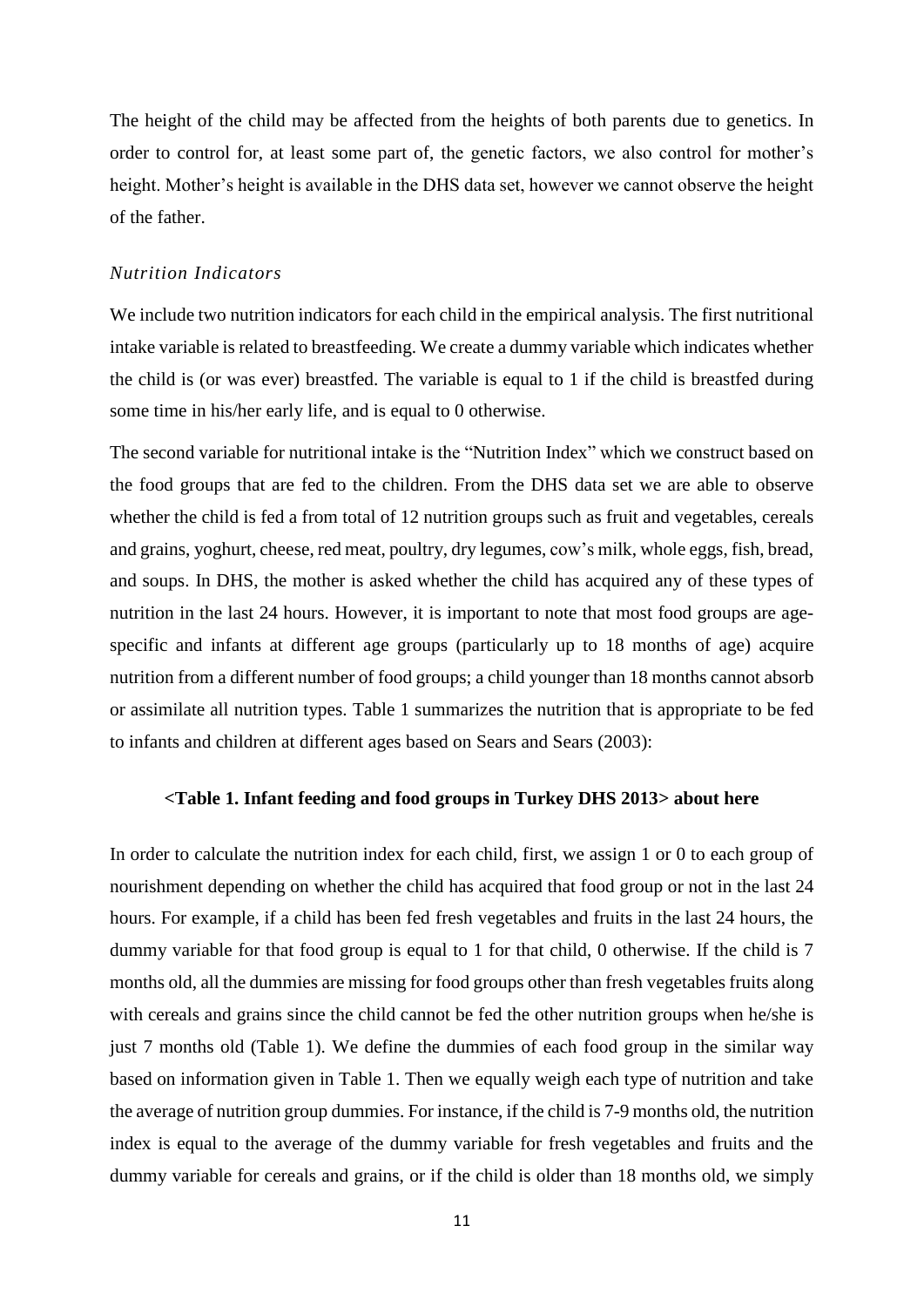sum up the dummies for all food categories and then divide this summation by 12 (if the child is 18 months or older, he/she can take all nutrition types). Accordingly, we generate a proper nutrition index within the range [0,1] for each child independent of his/her age.

#### *Child's pre-school/crèche attendance*

In the DHS data set, we observe whether the child participates in an early childhood development program in a pre-school/crèche or not. By attending pre-school/crèche, the child is expected to receive professional and age-appropriate educational, health and nutritional services which support his/her growth and development (e.g. Anderson et al. 2003). Furthermore, child care professionals in a pre-school/crèche are expected to be better equipped to recognize any specific health problem of the child, and inform and advise the parents for immediate and appropriate medical care. In order to test the effect of pre-school attendance on child's health, we define a dummy variable which is equal to 1 if the child attends pre-school or crèche, it is equal to 0 if he/she does not.

#### *Region*

The region where the household lives (urban/rural) is available in the DHS data set. We create a dummy variable for the region where the household lives. The variable is equal to 1 if the household resides in an urban area, and is 0 if the household resides in a rural area. We expect that the region variable has a significant impact on the child's health since living conditions and infrastructure factors such as sanitation, access to clean water, availability of electricity, as well as convenient access to health care services which are more prevalent in urban areas, directly influence the child's health status.

#### *Wealth Index*

Previous literature on developed countries uses household's wealth as the main determinant of the parents' socioeconomic statuses. In DHS data sets, unfortunately, we cannot observe household income or consumption expenditures. Instead, we are able to observe a wealth index variable, which is constructed by using principal components analysis (PCA) following Filmer and Pritchett (2001) based on household's asset holdings (for instance, whether the household owns a car, has access to clean water, toilet facility, electricity, etc). The wealth index ranges from 1 to 5 (a discrete variable) and each wealth index proxies for a corresponding income quantile.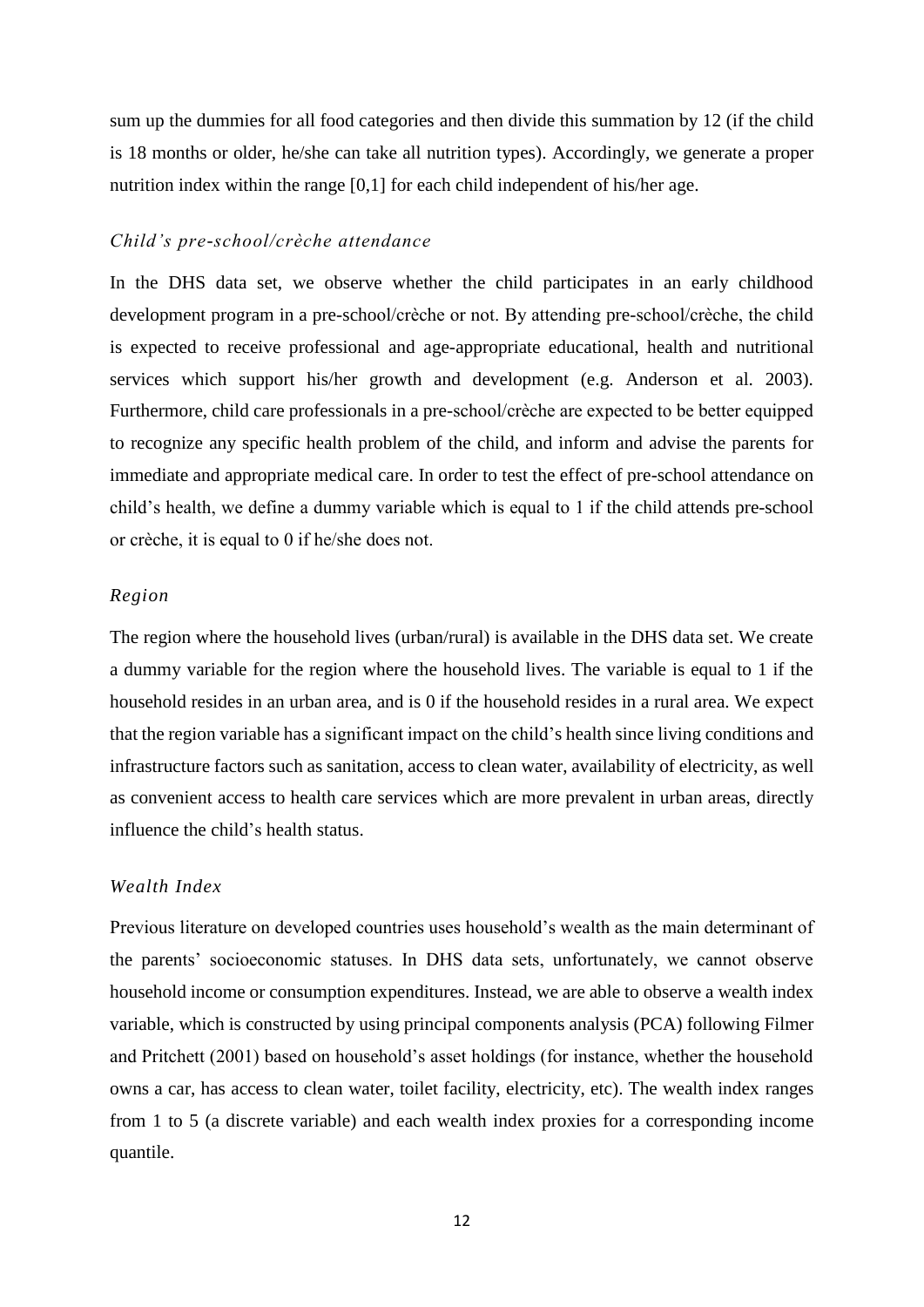#### *Parents' Education Levels*

Parents' education levels are used widely as indicators of socioeconomic status in the literature and especially the mother's education level has a significantly affirmative impact on child's health. In DHS data set, we are able to observe the years of schooling completed by both the mother and the father, and we directly use this information.

#### *Parents' Employment Statuses*

Parents' employment statuses (employed, unemployed and inactive) and occupation types (employer, regular wage-earner, unpaid family worker, regular/irregular self-employed, etc.) also reflect their socioeconomic status and they are expected to have a significant impact on the child's health outcome. For fathers, we create three dummy variables, identified as 'employed', 'unemployed', and 'inactive'. For instance, the variable 'employed' is equal to 1 if the father is employed and it is equal to 0 if he is unemployed or inactive. Other dummy variables for fathers' employment statuses are defined in similar way. The omitted category in the regression analysis is 'inactive'.

For mothers, in addition to the employment status (employed, unemployed, inactive), we also take the occupation status of the mother into account if she is employed. We attribute significance to mother's occupation type since we do not expect that being employed as an unpaid family worker will have the same effect as, for example, being employed as a regular wage earner on the child's health outcome. We define dummy variables for each occupation type as well as the employment statuses, and similar to father's employment statuses, for mothers we also exclude the variable 'inactive' from regression analysis.

We also control for the possible high correlation between parents' education levels and employment statuses and we find out that the correlation is not as high as we expected (around 0.20 for mothers and 0.10 for fathers). Moreover, we also calculate the variance inflation factor (VIF) of each education and employment variable and find that the VIF is less than the threshold level of 10 for those variables. Therefore, there is no risk of multicollinearity in the regressions when we include the parents' both education levels and employment statuses.

#### *Other Indicators of Socioeconomic Status*

In the empirical analysis, we consider other certain factors that may reflect information regarding parents' socioeconomic status, such as the number of household members, ethnicity, and female headship. The number of household members of each household is provided in the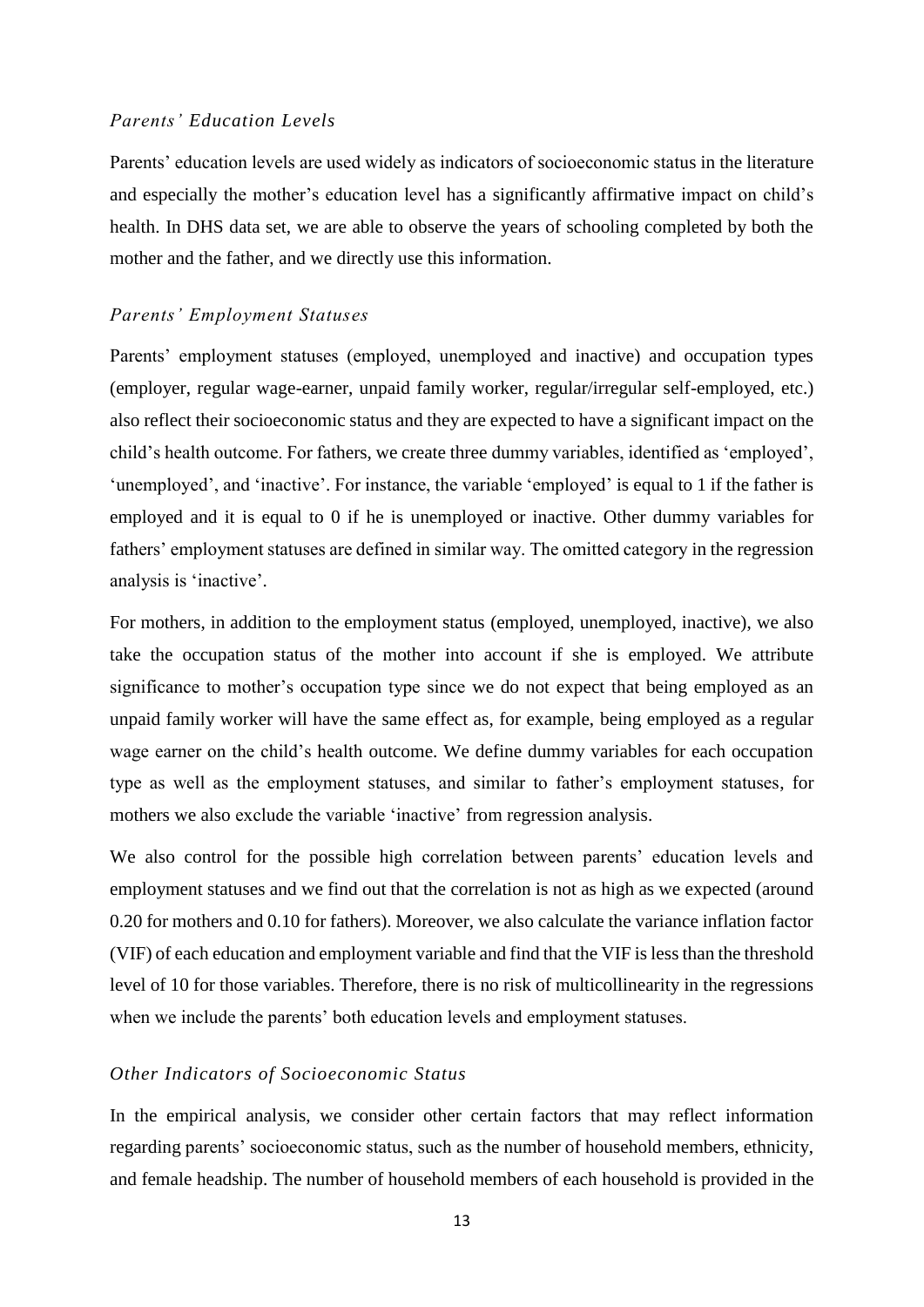DHS data set and we directly use this information.

For female headship, we define a dummy variable which is equal to 1 if the female reports that she is the household head, and is 0 otherwise, i.e. the father is present and is reported as the household head.

In the DHS data set, the mother tongues of females are available. Therefore, we define the ethnicity variable based on mother tongue of the mother following Güneş (2015). In the data set, there are four ethnicity groups: Turkish, Kurdish, Arabic and others. We create four dummy variables based on these ethnicity groups. For instance, the variable 'Turkish' is equal to 1 if the mother tongue of the mother is Turkish and 0 otherwise. The other ethnicity variables are defined in a similar manner. However, after establishing the variance-covariance matrices for each variable and computing the Variance Inflation Factors (VIF) of each variable, we find that the VIFs of 'Turkish' and 'Kurdish' are very high (16.5 for Turkish and 15.2 for Kurdish, which are above the acceptable threshold level of 10), hence including ethnicity variables in the regression analysis may lead to a multicollinearity problem, which results with high standard errors. Therefore, we exclude the variables of ethnicity from the regression analysis.

#### **3.3. Summary of Descriptive Statistics**

Table 2 below displays the descriptive statistics of explanatory variables differentiated with respect to the children's standardized height measures. In doing so, we sub-group the children's standardized height measures across  $25<sup>th</sup>$ ,  $50<sup>th</sup>$ ,  $75<sup>th</sup>$  and 99<sup>th</sup> quantiles.

#### **<Table 2. Descriptive Statistics> about here**

Regarding the anthropometrics of the child, descriptive statistics clearly suggest that children at higher quintiles of standardized height have higher birthweights and the differences in birthweight across the different quantiles are statistically significant. For instance, while the mean birthweight in  $25<sup>th</sup>$  quantile is 2 948 grams, it gradually reaches 3 183 grams in the 99<sup>th</sup> quantile. Likewise, we observe a significant variation across different quantiles regarding the birth order of the child. Descriptive statistics indicate that earlier born children on average have better standardized height measures.

For mother's height, we observe a gradual, but small increase across the different quantiles of child's standardized height. However, multivariate tests of means suggest that the differences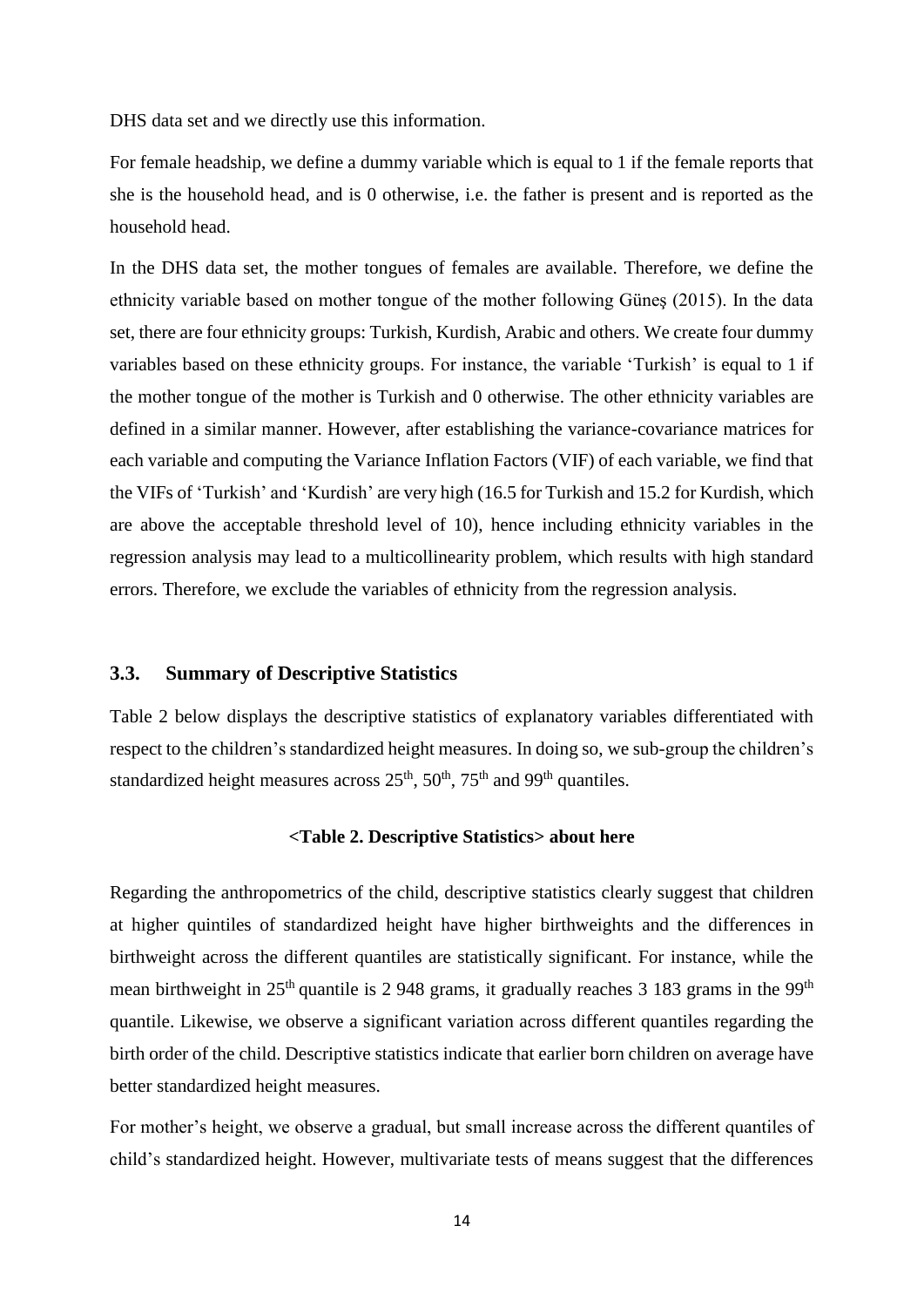in mother's height in different quantiles do not significantly differ from each other.

Regarding the nutrition variables, first we observe a monotonic increase in nutrition index across increasing quantiles of the standardized height. However, for the breastfeeding dummy, we only observe a significant variation only between the  $25<sup>th</sup>$  and  $50<sup>th</sup>$  quantiles. The significant difference disappears for the higher quantiles, which indicates that being breastfed may not explain the variations in standardized height significantly. For the crèche/pre-school variable, we observe a significant variation in the lowest and the highest quantiles that we consider: on average the proportion of children who attend pre-school is 5 percent in the  $25<sup>th</sup>$  quantile of measured standardized height, while this proportion amounts to nearly 9 percent in the highest quantile.

For the region dummy, descriptive statistics point out that on average children who live in urban areas have superior standardized height measures. For example, 65 percent of the children whose standardized height measures fall in the  $25<sup>th</sup>$  quantile live in urban areas while for the highest quantile, this rate increases to 74 percent. Thus, descriptive statistics support our expectations that children living in urban areas tend to have better health outcomes as their caretakers make use of the better infrastructure and have better access to health care services compared to those children residing in rural areas. For the wealth index, we observe a gradual rise across quantiles: the average wealth index is 2.142 and 2.611 in  $25<sup>th</sup>$  and 99<sup>th</sup> quantiles respectively. Likewise, for both mothers and fathers, years of schooling increases monotonically across different quantiles therefore, descriptive statistics validate our prediction that when children come from wealthier families and have better educated parents, they tend to have better health outcomes.

Regarding the parents' employment statuses, we observe that children of employed parents have better standardized heights relative to the unemployed and inactive parents. Furthermore, the descriptive statistics confirm our expectations regarding the occupation type of mothers, in the sense that the proportion of irregular self-employed and unpaid family worker mothers decreases in higher quantiles, while that of regular wage and salary earner government employee mothers increases.

Descriptive statistics clearly indicate that as households become more crowded, children tend to have lower standardized height measures. Additionally, the mean of female headship variable appears to be volatile across different quantiles indicating that whether the father is present in the household or not is not a good predictor of child health. Lastly, regarding the ethnicity variables, we observe that a larger proportion of Kurdish and Arabic children fall into the lower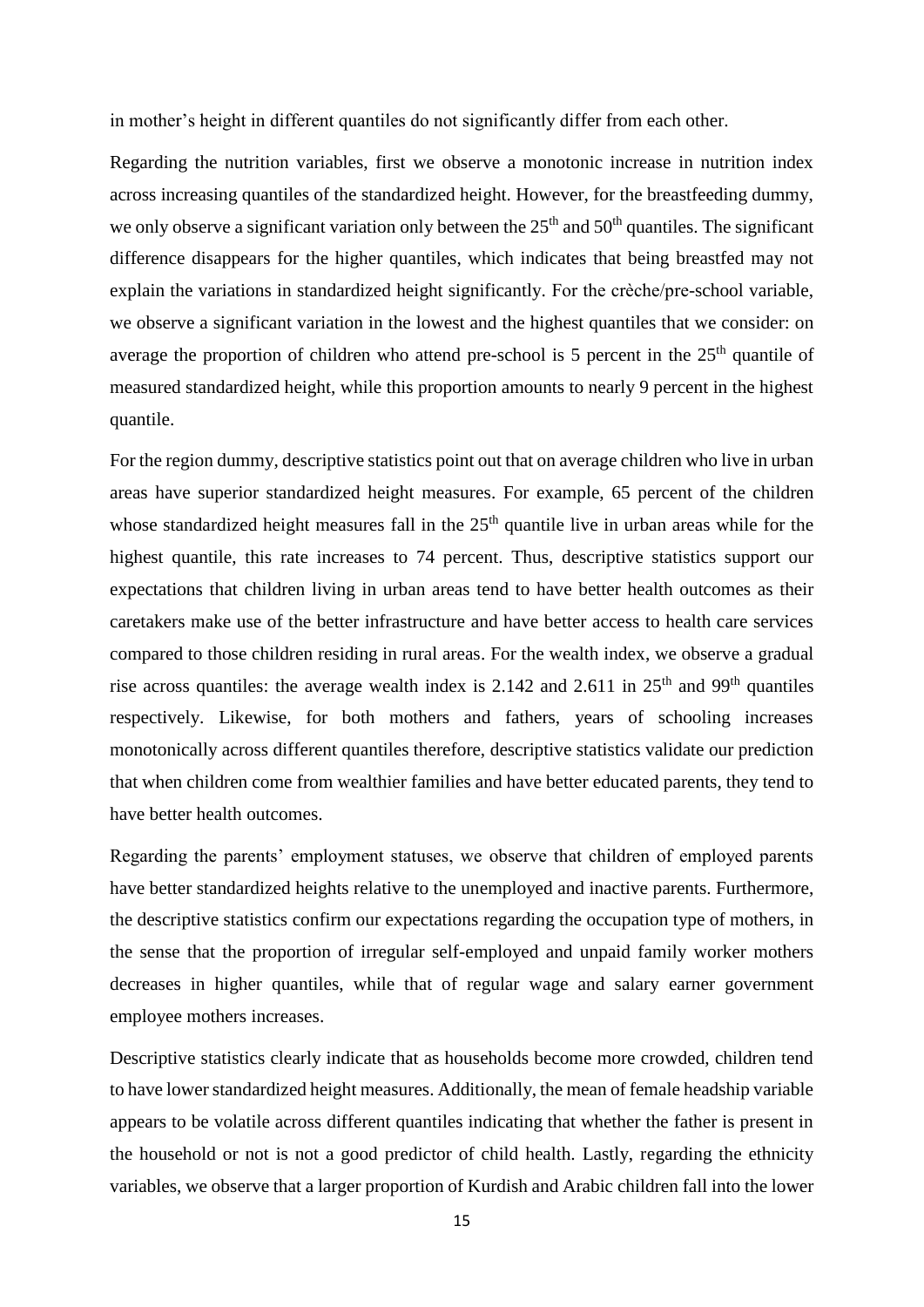quantiles of standardized height, whereas Turkish children tend to have better standardized height measures.

#### **4. Model and Empirical Results**

We apply classical regression techniques in order to estimate the association between family's socioeconomic status and child's health outcomes. For this study, ordinary least squares (OLS) estimation is appropriate and will turn out consistent and efficient results as we do not expect any reverse causality problem. As Case et al. (2002) suggest, children's poorer health cannot explain lower household socioeconomic status since in general, children cannot contribute to the household income. Similarly, in our analysis, lower standardized heights of children 7-59 months old cannot explain lower household wealth or socioeconomic status. In addition, we control for the multicollinearity problem by creating the variance-covariance matrix and by calculating the VIFs of the variables. We exclude the variables (the ethnicity dummies) which have high VIFs (greater than 10). We establish our model as follows:

$$
Y_i = \delta + CA_i \alpha_1 + N_i \alpha_2 + R_i \alpha_3 + OSEF_i \alpha_4 + E_i \alpha_5 + EMP_i \alpha_6 + W_i \alpha_7 + \varepsilon_i \tag{3}
$$

In equation (3)  $Y_i$  refers to the health outcome of child i, namely the standardized height of the child i. The variable CAi shows child i's exogenous anthropometrics, namely his/her birth weight and birth order. It also includes the mother's height as an exogenous factor reflecting genetics. The vector N includes the nutrition indicators for the child, i.e. whether the child is (or was) breastfed and the nutrition index that we construct based on the child's age (in months). The variable R indicates the region where the child lives. The vector OSEF comprises of specific variables including whether the child is sent to pre-school/crèche or not and those that are expected to reflect family's socioeconomic status, such as the number of household members, and whether the head of the household is female or not. The variable  $E_i$  stands for the education status of both parents of child i, measured by years of schooling. The variable  $EMP<sub>i</sub>$  refers to the employment status of both parents of child i, as well as the mother's occupation type if she is employed. The variable  $W_i$  is the wealth index of the household in which child i lives. Finally, the vector ε for each child i embodies unobserved factors such as mother's IQ score.

We first include the unambiguously exogenous variables into our model such as the child's birth order and birth weight as well as mother's height. Then we include the other control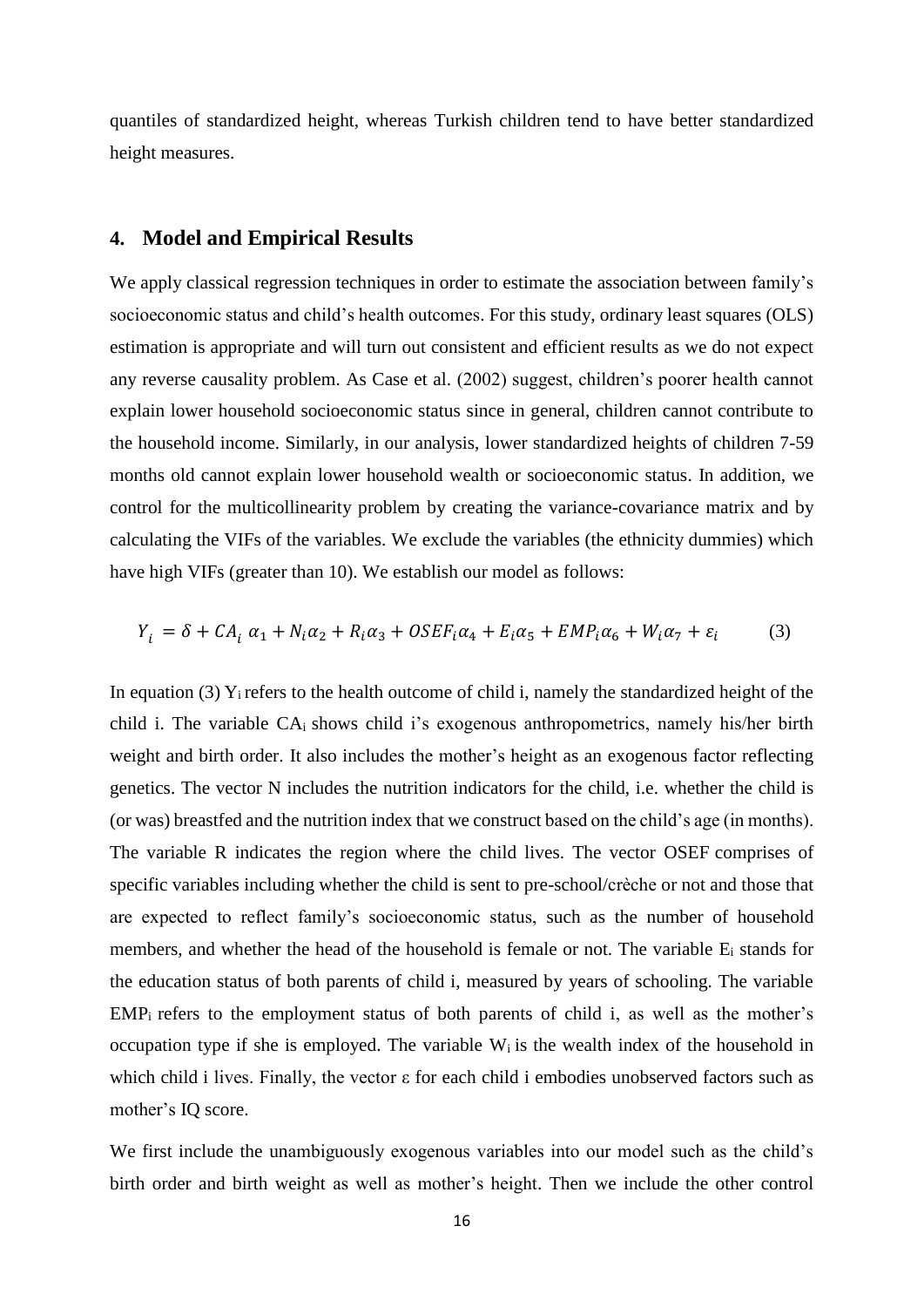variables gradually into our model in order to see how the impact of each variable changes when we control for other factors that may affect the child's standardized height. In total, we have seven distinct regression models as given in Table 3. Although no perfect relationship has been detected between the control variables, it is important to note that, two or more control variables may have joint impact on child's health outcome. For example, the likelihood of better nutrition might be higher for a child from a wealthier family with more educated parents. Therefore, one should be careful in the interpretation of the estimated coefficients in that they show the controlled associations between the each independent variable and the dependent variable, rather than a causal relationship between them.

#### **<Table 3. Estimation Results> about here**

Table 3 shows that child's anthropometric measures significantly affect the child's standardized height measure. When we include only the child's birth order and birthweight together with the mother's height in our regression model, we observe that child's birthweight positively and significantly affects the child's standardized height. For instance, a one-gram increase in child's birthweight leads to a 0.00147 unit increase in child's standardized height. The regression results also reveal that child's birth order is negatively associated with child's standardized height, which implies that first-born children predominantly have better standardized height measures. The significant effects of the child's anthropometrics remain intact when we control the other factors. Therefore, one can conclude that child's exogenous anthropometrics are important determinants of the child's health. Lastly, although mother's height is positively associated with the child's standardized height, the relationship is not statistically significant (which may be because there is not a significant variation in mothers' height across different standardized height measures of the children as shown in Table 2).

Our results do not provide any significant association between breastfeeding and child's standardized height, either. However, we observe that having proper nutrition positively affects the child's standardized height. For instance, one unit rise in the nutrition index increases the child's standardized height leads to a 1.553 unit increase in child's standardized height.<sup>7</sup> Yet, the significant impact of nutrition index disappears when we control for the parents' employment statuses and the wealth index.

1

<sup>&</sup>lt;sup>7</sup> Arimond and Ruel (2004) also show that dietary diversity is strongly associated with child's height for age zscore after controlling for selected indicators of parents's socioeconomic status, using DHS data from 11 developing countries.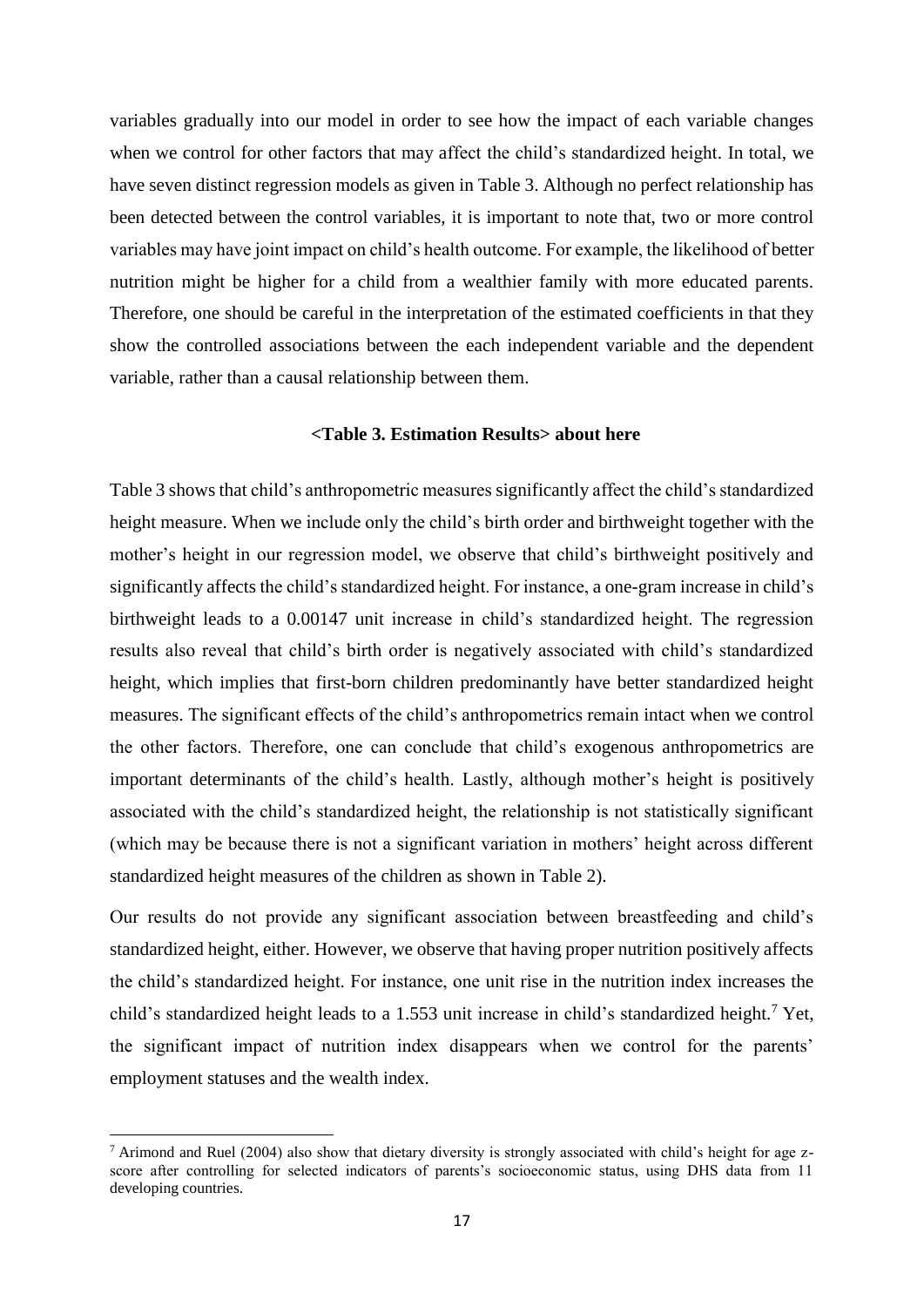The dummy variable for region is found to be positively significant in all of the models in which it is included. In Table 3, in model (7), where we include all of the control factors into our regression analysis, the variable "Urban" continues to be positively significant. Model (7) reveals that if the child lives in urban area, his/her standardized height increases by 0.648 units. Therefore, living in urban areas is beneficial for the child's health, mainly because of the better infrastructure, availability of sanitation, water and electricity facilities, as well as convenient access to health care services.

Table 3 reveals that children from crowded families have lower standardized heights. The negative relationship between number of household members and child's standardized height is significant in Model (4) in Table 3, but this significant association disappears when we include the parents' education levels, employment statuses and wealth index. From Model (4) and Model (5), one can infer that the children from the households where female is the head of the household have significantly lower standardized heights compared to the households where father is the household head. However, the significant relationship disappears when we control for parents' employment statuses and wealth index. The regression results do not suggest any significant relationship between the children's standardized height measures and their preschool/crèche attendance, which may arise due to the fact that pre-school/crèche attendance is quite low in Turkey.<sup>8</sup>

Regression results also suggest that mother's years of schooling significantly increases the child's standardized height, while father's years of schooling have no impact on child's standardized height. It is noteworthy to state that significant impact of mother's education on child's standardized height also disappears when we control for the wealth index<sup>9</sup>. Next, estimation results indicate that employment status of fathers has no effect on child's standardized height. In addition, we observe that when the mother works as an unpaid family worker or when she is self-employed with irregular (or unrecorded) working hours and income (presumably finding work as a domestic servant), her child has a worse standardized height measure compared to other occupation groups. Similarly, children of unemployed mothers have poorer health outcomes, as well. Finally, we include the wealth index, which ranges from 1 to

1

<sup>&</sup>lt;sup>8</sup> As of 2013, overall pre-school attendance in Turkey is at 28 percent, while the pre-school attendance rate for the OECD countries average is 82 percent. In Turkey, among the 3-year-olds, 7 percent attend pre-school or crèches, while the rate is 36 percent for 4-year-olds, and 74 percent for 5-year-olds (Saracoğlu and Karaoğlan 2016).

<sup>9</sup> We also apply quantile regression techniques in order to test the effect of mother's completed years of schooling on child's health. Quantile regression results provide robust evidence that mother's education level has significant impact on children with approximately median value of the standardized height (i.e. between the 40th and 50th quantiles), or in other words, on children with average health outcomes. This significant effect is maintained even if we control for the household's wealth index. Quantile regression results are available upon request.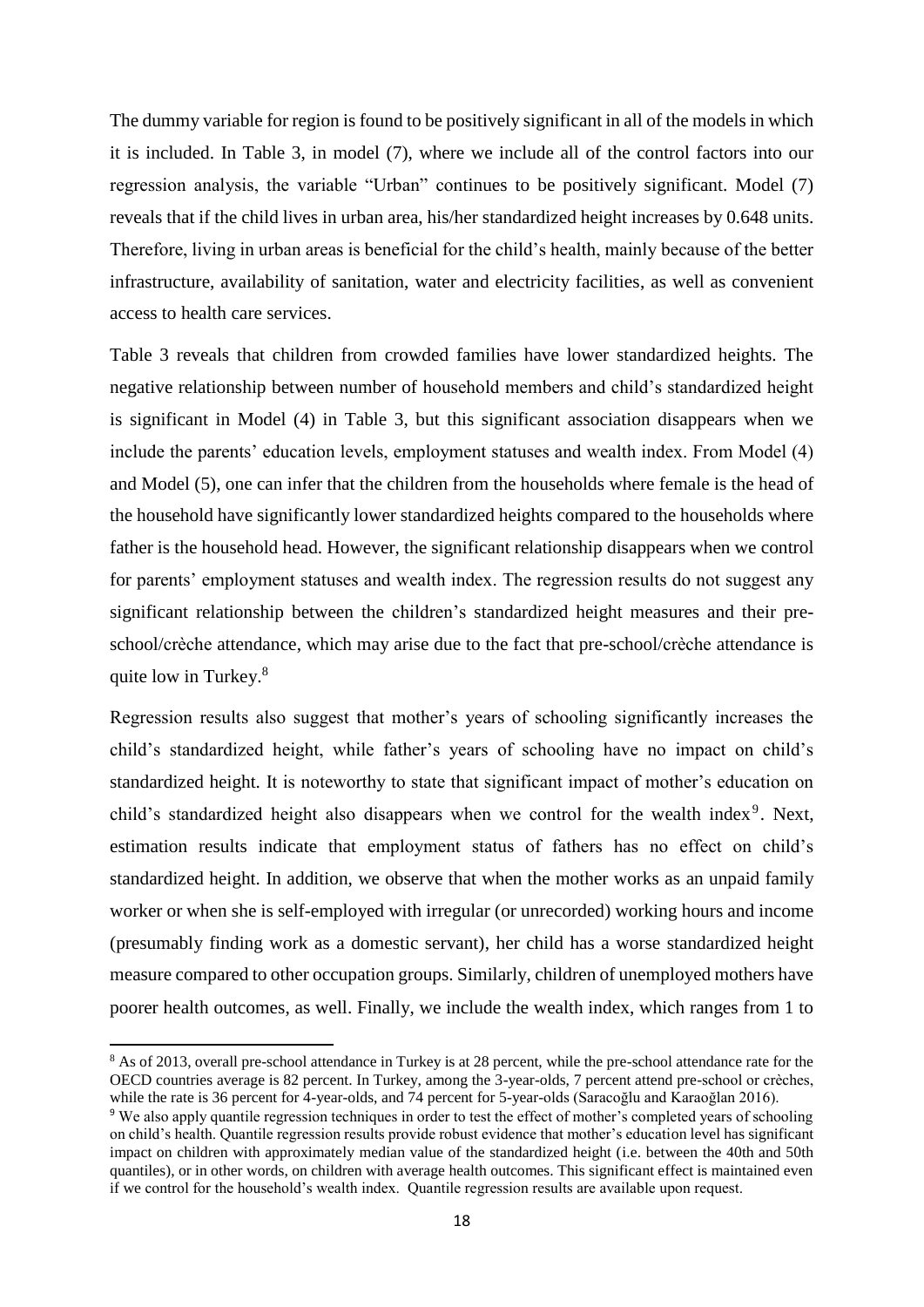5. Higher wealth has a positive impact on child's standardized height, however the effect is insignificant. This may result due to the fact that in our regressions, part of the effects controlled by the wealth index are already captured by the urban dummy, which has a positive and significant association with the child's standardized health measure.

### **5. Conclusion**

Previous literature has established that intergenerational transmission of economic status may work via adult health, and that adult health is linked to childhood circumstances, including childhood health status. The research focusing on the mechanisms of intergenerational transmission of economic status emphasizes that child health is important not only for its own sake, but also because it enhances the future outcomes of the child. In this context, it has been argued that parents' socioeconomic status ultimately has an impact on an individual's future educational and labor market outcomes through its effects on childhood health status. Within these ideas, this study investigates the impact of parents' socioeconomic status on child's health outcome, primarily the child's standardized height which is derived from the height-for-age zscore of the child. Our study is the first to investigate the association between the child's health and parents' socioeconomic status (SES) as well as child's anthropometrics at birth, nutrition indicators and pre-school/crèche attendance of the child using the most recent round of DHS data set for Turkey. Apart from parents' wealth, we also include the parents' education levels, employment statuses, number of people in the household, female headship, and the region that the household resides (urban/rural) as indicators of parents' SES.

First and foremost, our results suggest that a child who lives in an urban area significantly has better health outcomes, irrespective of his/her initial anthropometrics and genetics, or regardless of the family's other socioeconomic status indicators. Therefore, we conclude that living conditions and infrastructure such as sanitation, access to clean water, and availability of electricity, which are under the control of the local governments, as well as access to health care services must be improved for better child health, especially in rural areas where the availability of such services might be limited compared to urban areas.

Second, our results clearly indicate that higher birthweight is positively associated with child's better future health, irrespective of the family's socioeconomic status. Having low birthweight is indicative of prenatal circumstances and previous studies have shown that infants born with low birthweight are more likely to be stunted or experience deficits in height at later ages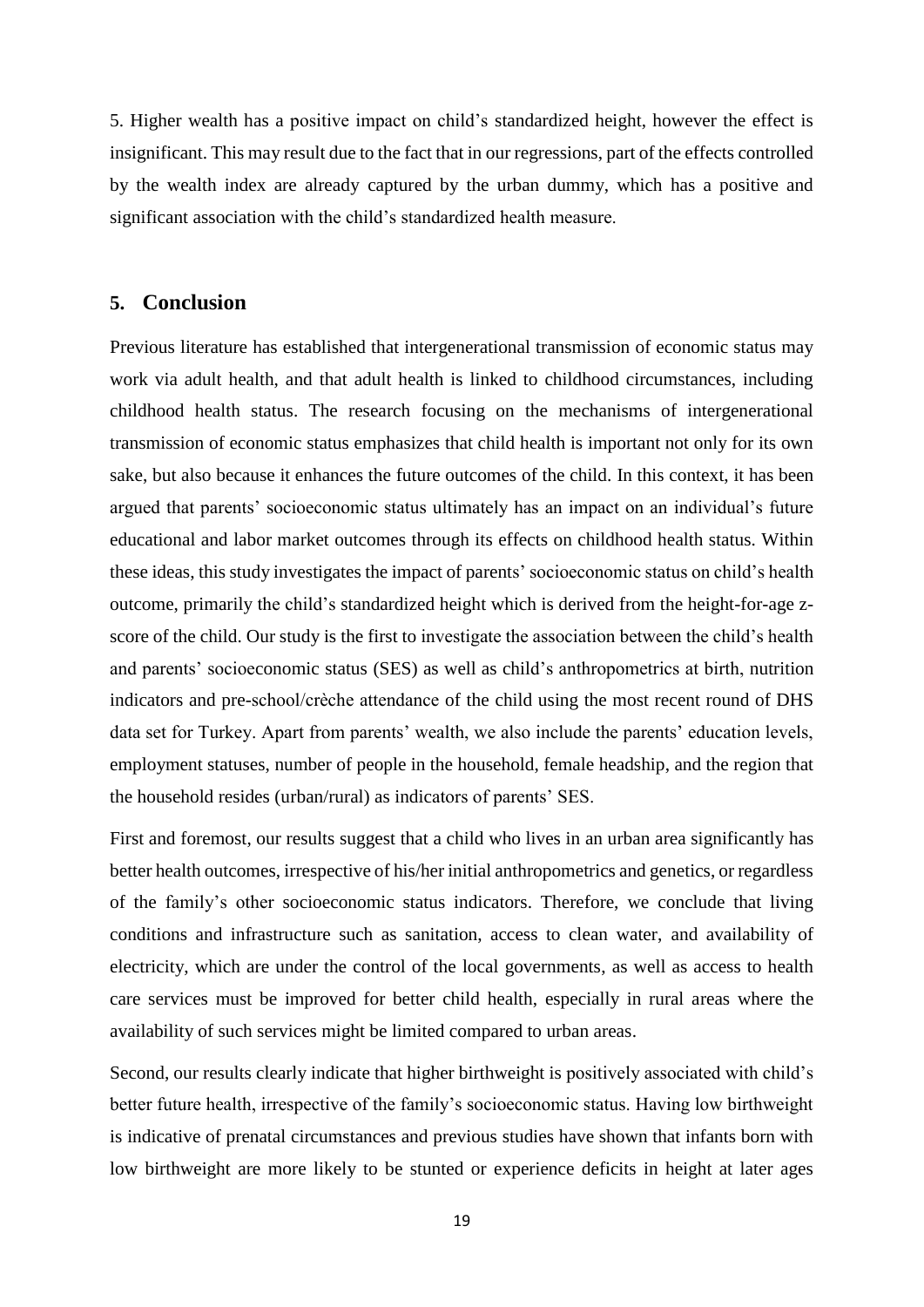(Krishna et al. 2016). Therefore, mothers should avoid risky behaviors such as smoking, using alcohol or drugs during their pregnancy, since these behaviors directly affect the infant's health in utero. Additionally, the mother should also receive proper nutrition during pregnancy for the child to have better birthweight. The representatives of the Ministry of Health as well as the Ministry of Family and Social Policies, local governments, or relevant non-governmental organizations are expected to communicate the hazards of risky health behaviors and the benefits of proper nutrition to the public more efficiently, and furthermore, nutritional supplementation should be made available to the expectant women whenever necessary.

Third, by creating a specific nutrition index for each infant or child in different age groups, we find that proper and diverse nutrition at each stage of childhood is significantly beneficial for the child's health. Correspondingly, comprehensive government policies must be designed and implemented to provide infants and young children (especially from low socioeconomic backgrounds) with adequate and diverse nutrition, and ameliorate their nutritional intake. For instance, nutrition subsidy programs for specific alimentation may be administered to households of low socioeconomic status. In addition, we find that although in general, child's health is positively related to breastfeeding, the association is not significant for children of 7 to 59 months. This finding tells us that for children older than 6 months old, the impact of proper and diverse nutrition may dominate the positive effect of breastfeeding on child's health.

Fourth, we find that mother's education level for the most part has a positive and significant impact on child's health. This may arise because of the fact that more educated mothers have better access to and process more information for better health, and they make better use of available health care services for their children. Hence, the government is expected to take widespread initiatives and develop policies to increase women's years of schooling, and for this purpose present incentives especially to families with low socioeconomic status so that their daughters can participate in and complete, at the very least, compulsory schooling. In that respect, the adverse effects of the low socioeconomic status transmitted from previous generations on child health may in part be overcome by educated mothers, thus breaking the cycle. In addition, when a mother has a university or higher degree, evidently her child has better health. Thus, the government should also increase the opportunities for women so that they will be able to continue to higher education (opportunities may include free or subsidized student housing for women provided by the government agencies).

Additionally, our results clearly indicate that the children, whose mothers are unemployed or do not have regular jobs, have worse health conditions. On the contrary, when the mother has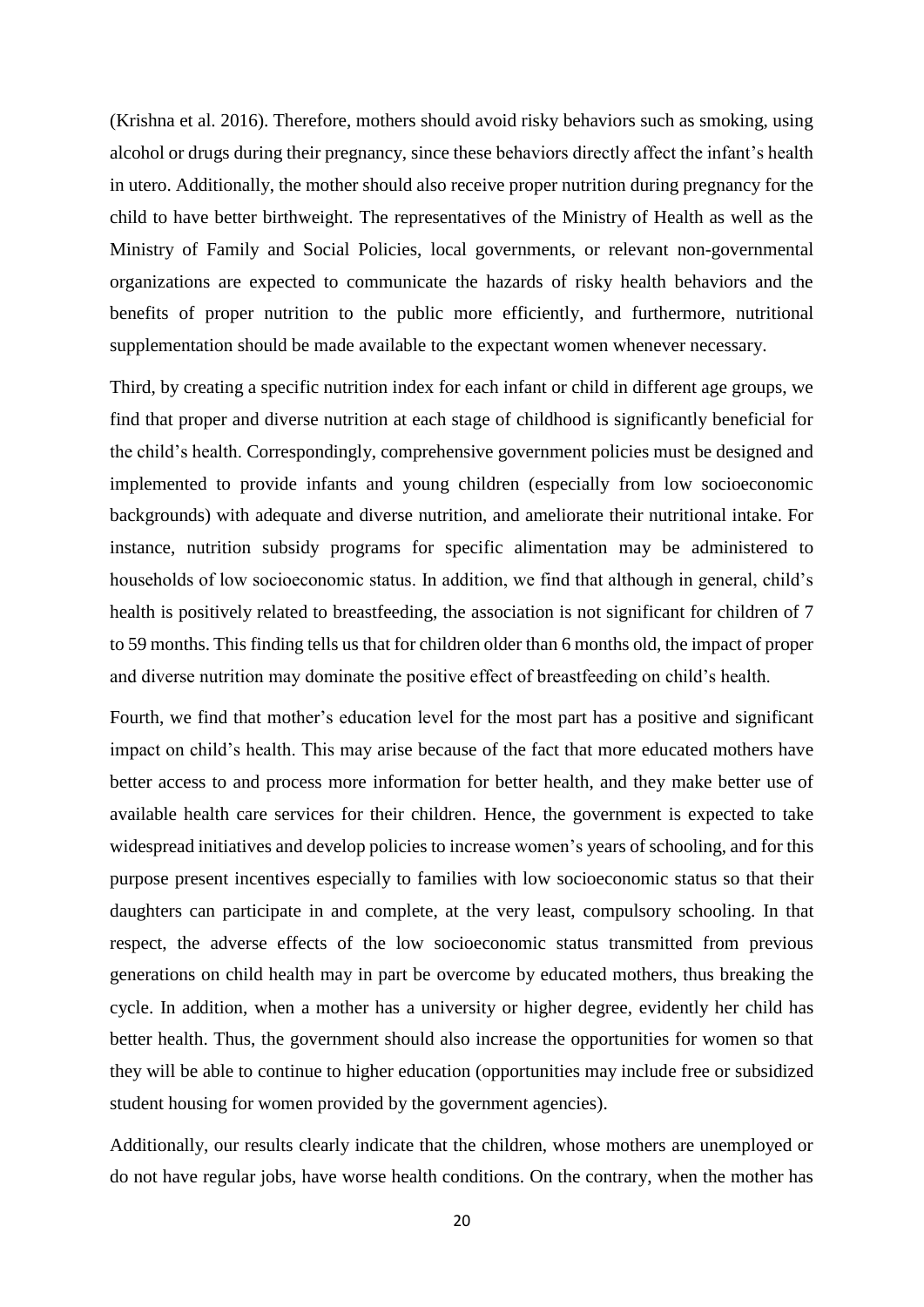a regular job, the child comparably has better health; however the impact is not significant. Hence, more regular (rather than irregular or informal) employment opportunities for women should be made available to lower income families, for example, by supporting and encouraging them to participate in apprenticeship or job-training programs.

In conclusion, this study is the first to examine the impact of a full range of SES indicators together with nutrition indicators as well as the mother's and child's anthropometrics, on child's health. Although we cannot detect the causal effects of each indicator on child's health due to the formation of the data set and due to the lack of relevant exogenous proxies for each control variable, we are able to detect the association between child's health and these controls. This allows us to infer relevant policies. However, it is noteworthy to state that these implications would have been better interpreted had we had access to longitudinal data and had the opportunity to test the effect of variations in household's SES indicators (for instance, the mother is unemployed in one period, and she is regularly employed in the next period) as well as the child's nutrition indices, rather than a cross-section one. But unfortunately, for the case of Turkey such medium- or long-term panel data regarding adult socioeconomic status and the child's health conditions are not collected, hence such detailed and more insightful research on the determinants of health status across different ages of the child is not yet possible.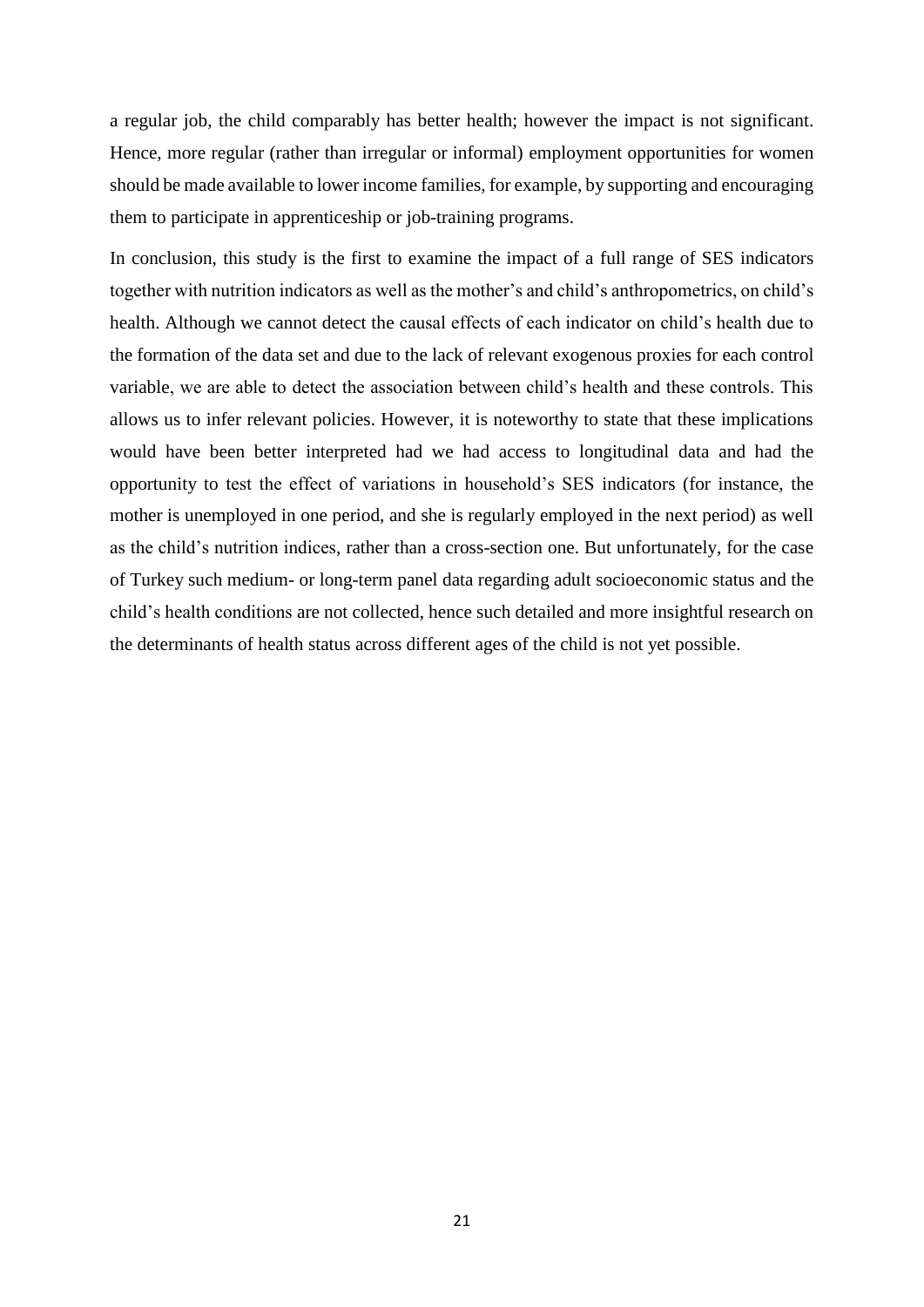#### **References**

- Aber, J.L, N.G. Bennett, D.C. Conley, and J. Li. 1997. "The effects of poverty on child health and development." *Annual Review of Public Health* 18: 463-83.
- Abuya, B.A., J. Ciera, and E. Kimani-Murage. 2012. "Effect of mother's education on child's nutritional status in the slums of Nairobi." *BMC Pediatrics* 12: 80. Open access article.
- Adler, N. E., T. Boyce, M. A. Chesney, S. Cohen, S. Folkman, R. L. Kahn and S. L. Syme. 1994. "Socioeconomic Status and Health: The Challenge of the Gradient." *American Psychologist* 49 (1): 15-24.
- Almond, D. and J. Currie. 2010. "Human Capital Development before Age Five." NBER Working Paper No. 15827.
- Amin, R., N.M. Shah, and S. Becker. 2010. "Socioeconomic factors differentiating maternal and child health-seeking behavior in rural Bangladesh: A cross-sectional analysis." *International Journal for Equity in Health* 9: 9. Open access article.
- Anderson, L.M., C. Shinn, M.T. Fullilove, S.C. Scrimshaw, J.E. Fielding, J. Normand, V.G. Carande-Kulis, and the Task force on Community Preventive Services. 2003. "The Effectiveness of Early Childhood Development Programs: A Systematic Review." *American Journal of Preventive Medicine* 34 (3S): 32-46.
- Arimond, M. and M. T. Ruel. 2004. "Dietary Diversity is associated with Child Nutritional Status: Evidence from 11 Demographic and Health Surveys." *The Journal of Nutrition* 134: 2579-2585.
- Arora, S. 2001. "Health, Human Productivity, and Long-term Economic Growth." *The Journal of Economic History* 61 (3): 699-749.
- Assaad, R., C. Krafft, N. B. Hassine and D. Salehi-Isfahani. 2012. "Inequality of Opportunity in Child Health in the Arab World and Turkey." *Middle East Development Journal* 4 (2): 1-37
- Barro, R.J. 2001. "Human Capital and Growth." *American Economic Review* 91 (2): 12-17.
- Becker, G. S. 1962. "Investment in Human Capital: A Theoretical Analysis." *Journal of Political Economy* 70 (5): 9-49.
- Benhabib, J. and M.M. Spiegel. 1994. "The role of human capital in economic development Evidence from aggregate cross-country data." *Journal of Monetary Economics* 34: 143- 173.
- Ben-Porath, Y. 1967. "The Production of Human Capital and the Life Cycle of Earnings." *Journal of Political Economy* 75 (4): 352-365.
- Blau, D. M. 1999. "The Effect of Income on Child Development." *The Review of Economics and Statistics* 81 (2): 261-276.
- Bradley, R. H. and R. F. Corwyn. 2002. "Socioeconomic Status and Child Development." *Annual Review of Psychology* 53: 371-399.
- Brooks-Gunn, J. and G.J. Duncan. 1997. "The effects of poverty on children." *The Future of Children* 7 (2): 55-71.
- Carneiro, P. and J. J. Heckman. 2003. "Human Capital Policy." NBER Working Paper No. 9495.
- Case, A., D. Lubotsky, and C. Paxson. 2002. "Economic Status and Health in Childhood: The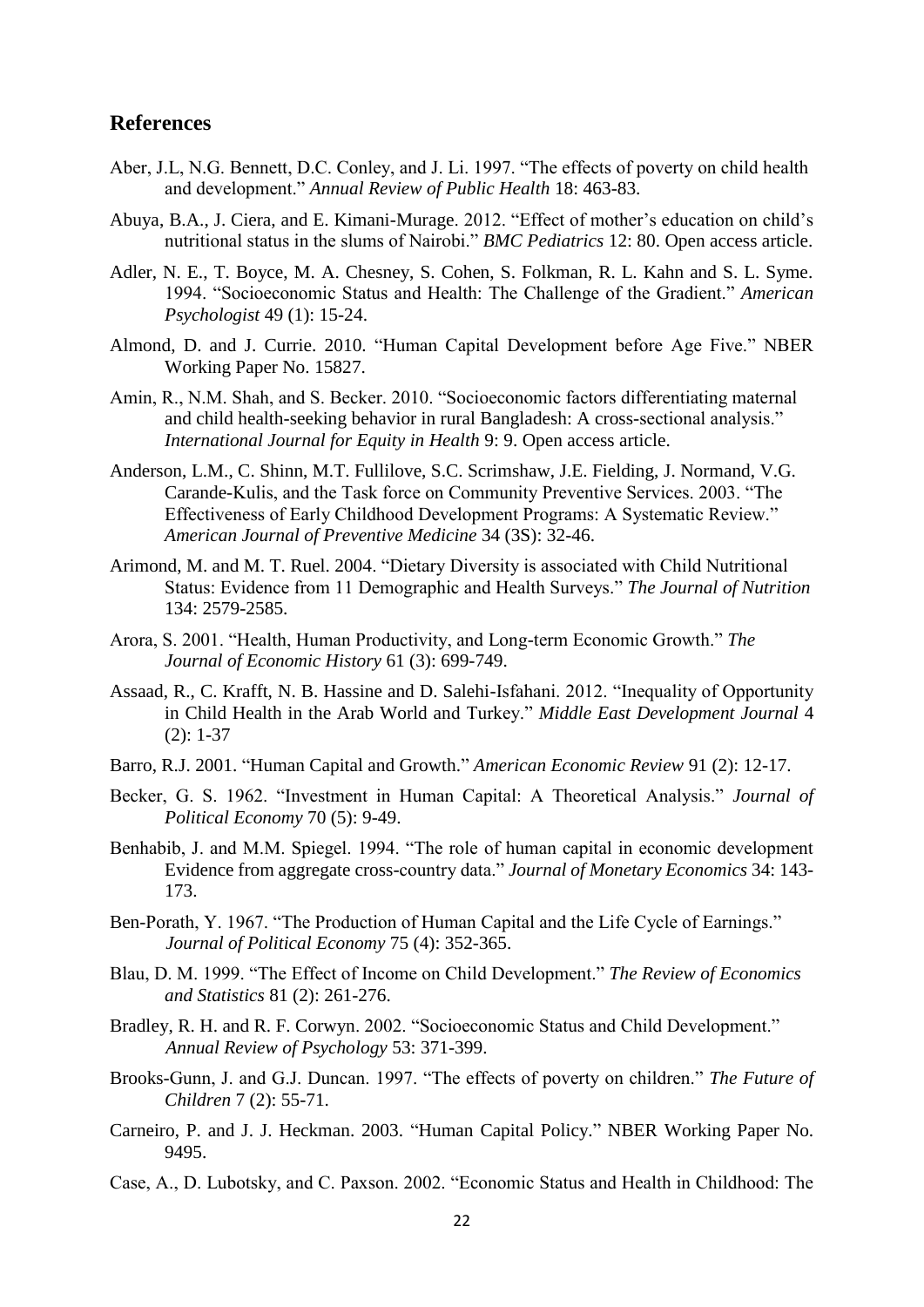Origins of the Gradient." *American Economic Review* 92 (5): 1308-1334.

- Case, A., and C. Paxson. 2002. "Parental Behavior and Child Health." *Health Affairs* 21 (2): 164-178.
- Case, A., A. Fertig, and C. Paxson. 2005. "The Lasting Impact of Childhood Health and Circumstance." *Journal of Health Economics* 24 (2): 365-389.
- Chen, E. 2004. "Why socioeconomic status affects the health of children: A psychosocial perspective." *Current Directions in Psychological Science* 13 (3): 112-115.
- Chen, Y. and H. Li. 2009. "Mother's education and child health: Is there a nurturing effect?" *Journal of Health Economics* 28: 413-426.
- Cohen, D. and M. Soto. 2007. "Growth and human capital: good data, good results." *Journal of Economic Growth* 12: 51-76.
- Conroy, K., M. Sandel, and B. Zuckerman. 2010. "Poverty Grown Up: How Childhood Socioeconomic Status Impacts Adult Health." *Journal of Developmental & Behavioral Pediatrics* 31: 154-160.
- Conti, G., and J. J. Heckman. 2012. "The Economics of Child Well-Being." IZA Discussion Paper No. 6930.
- Currie, J., and R. Hyson. 1999. "Is the Impact of Health Shocks Cushioned by Socioeconomic Status? The Case of Low Birthweight." *American Economic Review* 89 (2): 245-250.
- Currie, J. 2009. "Healthy, Wealthy, and Wise: Socioeconomic Status, Poor Health in Childhood, and Human Capital Development." *Journal of Economic Literature* 47 (1): 87-122.
- Desai, S., and S. Alva. 1998. "Maternal Education and Child Health: Is there a Strong Causal Relationship?" *Demography* 35 (1): 71-81.
- Duncan, G. J., J. Brooks-Gunn and P. K. Klebanov. 1994. "Economic Deprivation and Early Childhood Development." *Child Development* 65 (2): 296-318.
- Durkin, M.S.,S. Islam, Z.M. Hassan, and S.S. Zaman. 1994."Measures of socioeconomic status for child health research: Comparative results from Bangladesh and Pakistan". *Social Science and Medicine* 38 (9): 1289-1297.
- Filmer, D. and L.H. Pritchett. 2001. "Estimating wealth effects without expenditure data-or tears: An application to educational enrollments in States of India." *Demography* 38 (1): 115-132.
- Finch, B.K. and A.N. Beck. 2011. "Socio-economic status and z-score standardized height-forage of U.S.-born children (ages 2-6)." *Economics and Human Biology* 9: 272-276.
- Glewwe, P. 1999. "Why Does Mother's Schooling Raise Child Health in Developing Countries?: Evidence from Morocco." *The Journal of Human Resources* 34 (1): 124- 159.
- Grantham-McGregor, S., Y. B. Cheung, S. Cueto, P. Glewwe, L. Richter, B.Strupp, aand the International Child Development Steering Group. 2007. "Developmental potential in the first 5 years for children in developing countries." *Lancet* 369: 60-70.
- Grossman, M. 1972. "On the Concept of Health Capital and the Demand for Health." *Journal of Political Economy* 80 (2): 223-255.
- Grossman, M. 2000. "The Human Capital Model." Handbook of Health Economics Vol. 1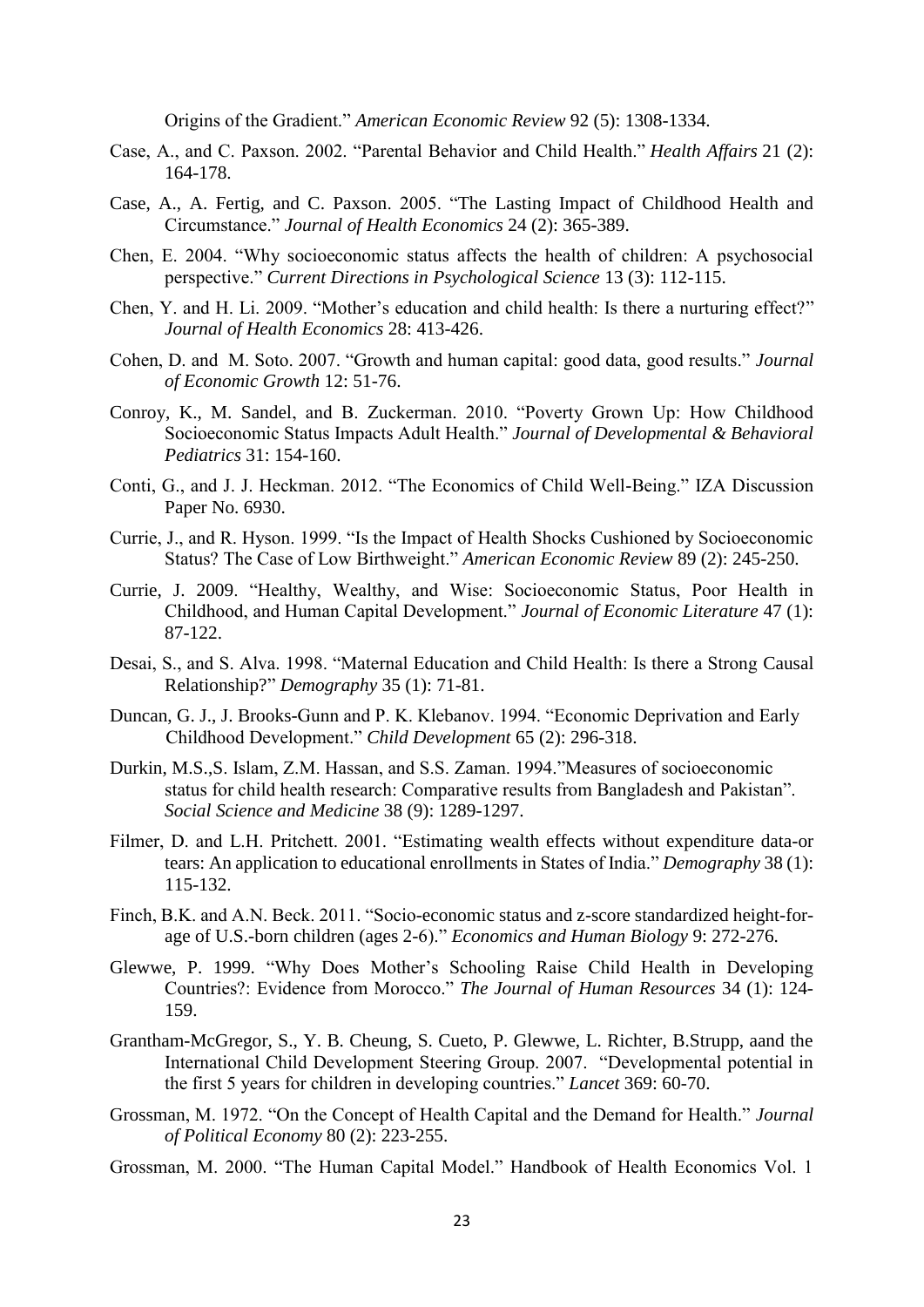edited by A.J. Culyer and J.P. Newhouse. Elsevier Science: Amsterdam, the Netherlands.

- Güneş, P.M. 2015. "The role of maternal education in child health: Evidence from a compulsory schooling law." *Economics of Education Review* 47: 1-16.
- Gyimah-Brempong, K. and M. Wilson. 2004. "Health human capital and economic growth in Sub-Saharan African and OECD Countries." *The Quarterly Review of Economics and Finance* 44: 296-320.
- Hauser, R. M. 1994. "Measuring Socioeconomic Status in Studies of Child Development." *Child Development* 65 (6): 1541-1545.
- Heckman, J. J. and D. V. Masterov. 2007. "The Productivity Argument in Investing in Young Children." *Review of Agricultural Economics* 29 (3): 446-493.
- Knudsen, E. I., J. J. Heckman, J. L. Cameron, and J. P. Shonkoff. 2006. "Economic, Neurobiological, and Behavioral Perspectives on Building America's Future Workforce." *Proceedings of the National Academy of Sciences (PNAS)* 103 (27): 10155-10162.
- Krishna, A., G. Fink, L.F. Berman, and S.V.Subramanian. 2016. "Short- and long-run associations between birth weight and children's height." *Economics and Human Biology* 21: 156-166.
- Liu, G. G., W.H. Dow, A.Z. Fu, J. Akin and P. Lance. 2008. "Income productivity in China: On the role of health." *Journal of Health Economics* 27: 27-44.
- Maggi, S., L. J. Irwin, A. Siddiqi and C. Hertzman. 2010. "The Social Determinants of Early Child Development: An Overview." *Journal of Paediatrics and Child Health* 46 (11): 627-635.
- Mankiw, N. G., D. Romer, and D. N. Weil. 1992. "A Contribution to the Empirics of Economic Growth." *The Quarterly Journal of Economics* 107 (2): 407-437.
- McDonald, S. and J.Roberts. 2002. "Growth and multiple forms of human capital in an augmented Solow model: a panel data investigation." *Economics Letters* 74: 271-276.
- Meer, J., D.L. Miller and H.S. Rosen. 2003. "Exploring the health-wealth nexus." *Journal of Health Economics* 22: 713-730.
- Mushkin,S.J. 1962. "Health as an Investment." *Journal of Political Economy* 70 (5/2): 129-157.
- Pradhan, M., D. E. Sahn, and S. D. Younger. 2003. "Decomposing World Health Inequality." *Journal of Health Economics* 22 (2): 271-293.
- Saracoğlu, D.Ş., and D. Karaoğlan. 2016. "Early Childhood Development and Human Capital Formation: The Case of Turkey in Global Perspective." METU Department of Economics ERC Working Paper No. 16/05.
- Schultz, T.W. 1961. "Investment in Human Capital." *The American Economic Review* L1 (1): 1-17.
- Schultz, T.P. 2002. "Wage Gains Associated with Height as a form of Health Human Capital." Yale University Center Discussion Paper No. 841.
- Schultz, T.P. 2003. "Human capital, schooling and health." *Economics and Human Biology* 1: 207-221.
- Schultz, T.P. 2005. "Productive Benefits of Health: Evidence from Low-Income Countries."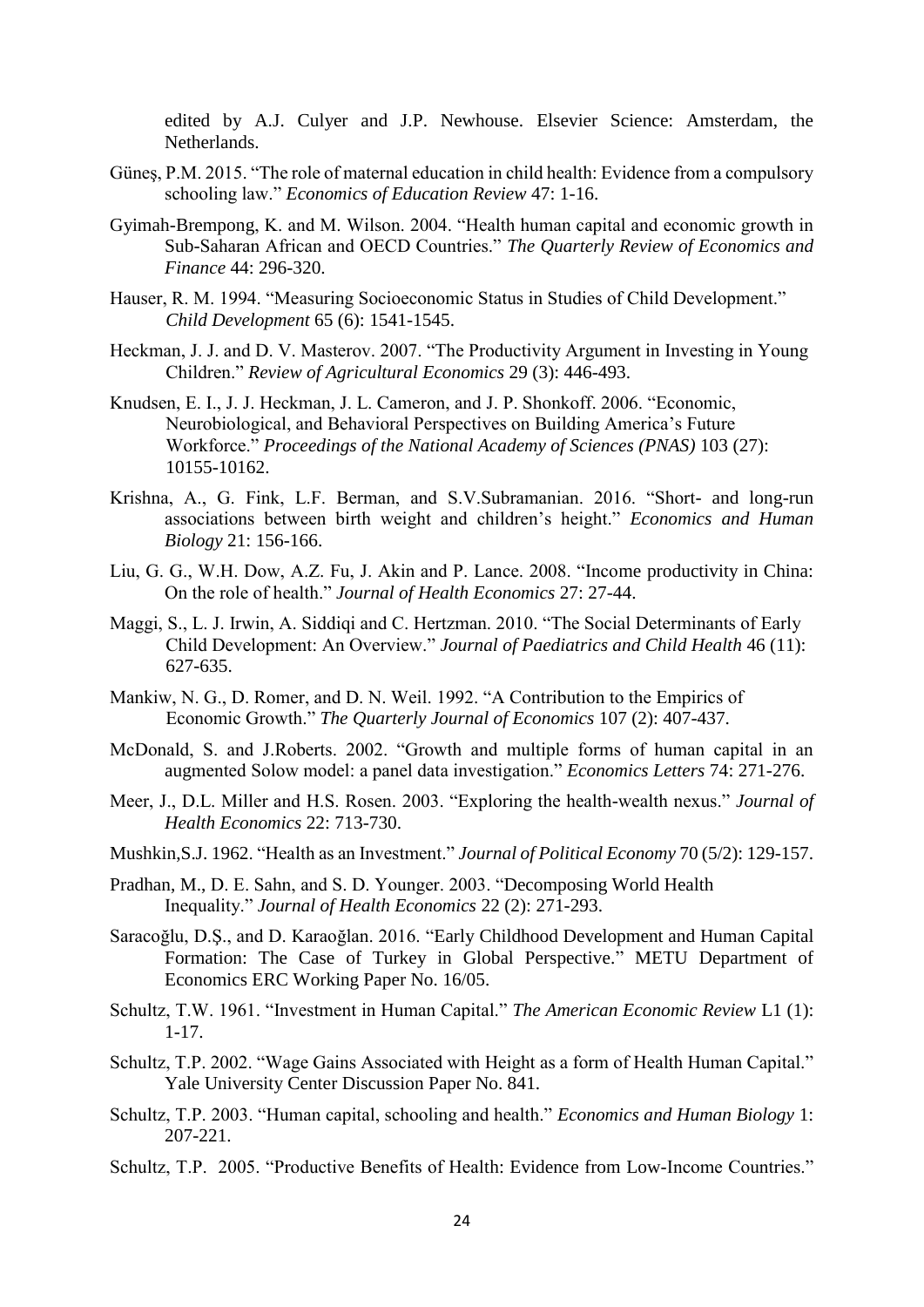IZA Discussion Paper No. 1482.

- Sears, W. and M. Sears. 2003. *The Baby Book: Everything you need to know about your baby from birth to age two*. Little, Brown and Company. New York: NY.
- Shastry, G.K. and D.N. Weil. 2003. "How much of Cross-country Income Variation is explained by Health?" *Journal of the European Economic Association* 1 (2-3): 387-396.
- Smith, J.P. 2009. "The impact of childhood health on adult labor market outcomes." *The Review of Economics and Statistics* 91 (3): 478-489.
- Taylor, B. A., E. Dearing and K. McCartney. 2004. "Incomes and Outcomes in Early Childhood." *The Journal of Human Resources* 39 (4): 980-1007.
- Thomas,D., J. Strauss, and M.-H. Henriques. 1991. "How Does Mother's Education Affect Child's Height?" *The Journal of Human Resources* 26 (2): 183-211.
- Von Reuden U., A. Gosch, L. Rajmil, C. Bisegger, U. Ravens-Sieberer, the European KIDSCREEN Group. 2006. "Socioeconomic determinants of health related quality of life in childhood and adolescence: results from a European study." *Journal of Epidemiol Community Health* 60: 130-135.
- Wamani, H., T. Tylleskar, A.N. Astrom, J.K. Tumwine, and S. Peterson. 2004. "Mothers' education but not fathers' education, household assets or land ownership is the best predictor of child health inequalities in rural Uganda." *International Journal for Equity in Health* 3: 9. Open access article.
- Wamani, H., A. N. Astrom, S. Peterson, J. K. Tumwine and T. Tylleskar. 2007. "Boys Are More Stunted than Girls in Sub-Saharan Africa: A Meta-Analysis of 16 Demographic and Health Surveys." *BMC Pediatrics* 7: 17. Open access article.
- Zere, E., and D. McIntyre. 2003. "Inequities in Under-Five Child Malnutrition in South Africa." *International Journal for Equity in Health* 2 (7): 1-10.
- Zong, X.-N., H. Li, H.-H. Wu, and Y.-Q. Zhang. 2015. "Socioeconomic development and secular trend in height in China." *Economics and Human Biology* 19: 258-264.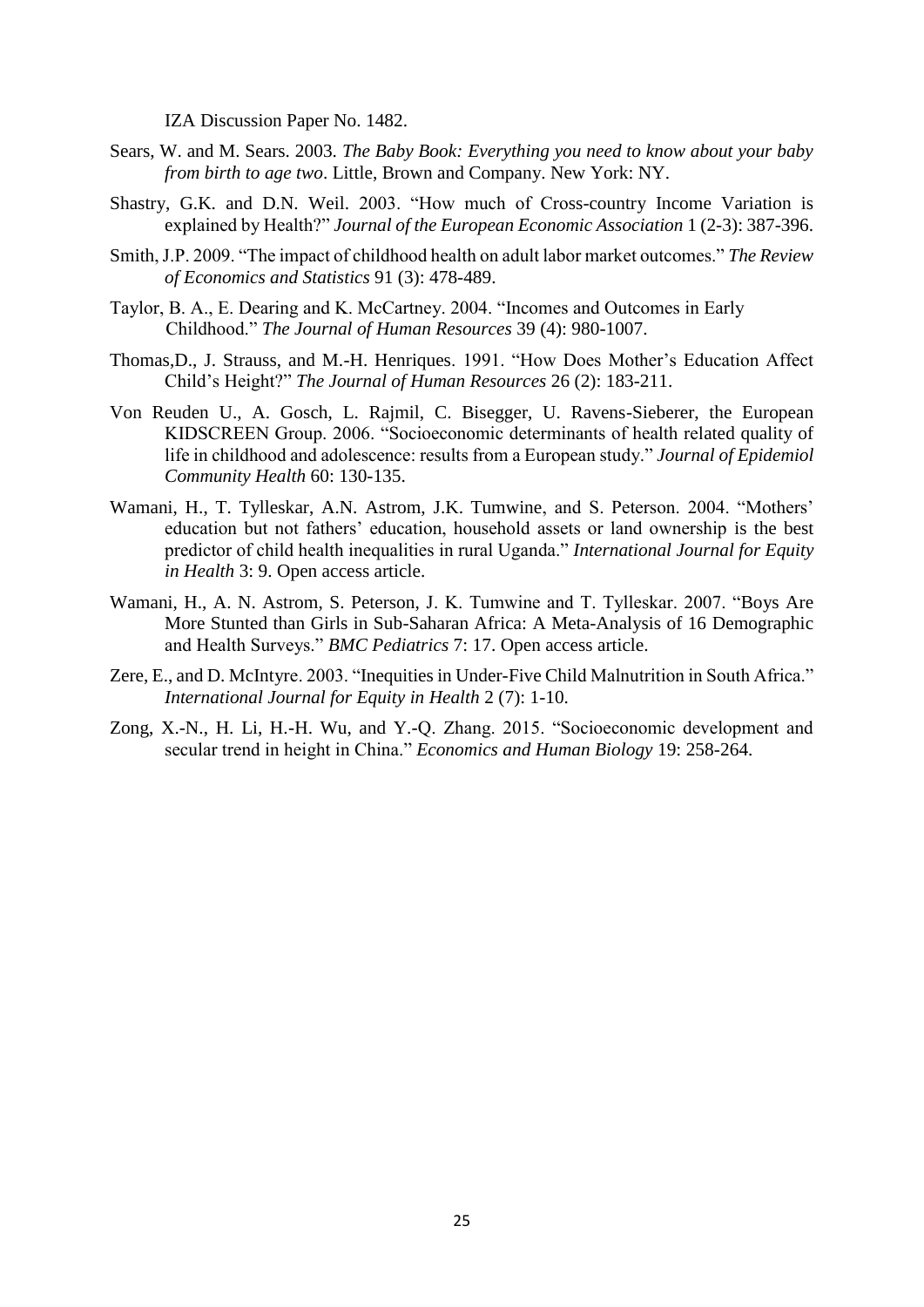## **Table 1.** Infant feeding and food groups in Turkey DHS 2013\* 7-9 mo. 9-12 mo. 12-18 mo. 18 mo. and older Fresh vegetables fruits Cereals, grains Yogurt Cheese Red meat Chicken Dry legumes Milk Whole egg Fish Bread Soup No. of food groups 2 7 11 12

## **TABLES IN TEXT**

**\***We do not include juice of cooked meal, junk foods and beverages available in the data set as they are not representative of nutrition.

*Source*: Turkey DHS (2013); Sears and Sears (2003)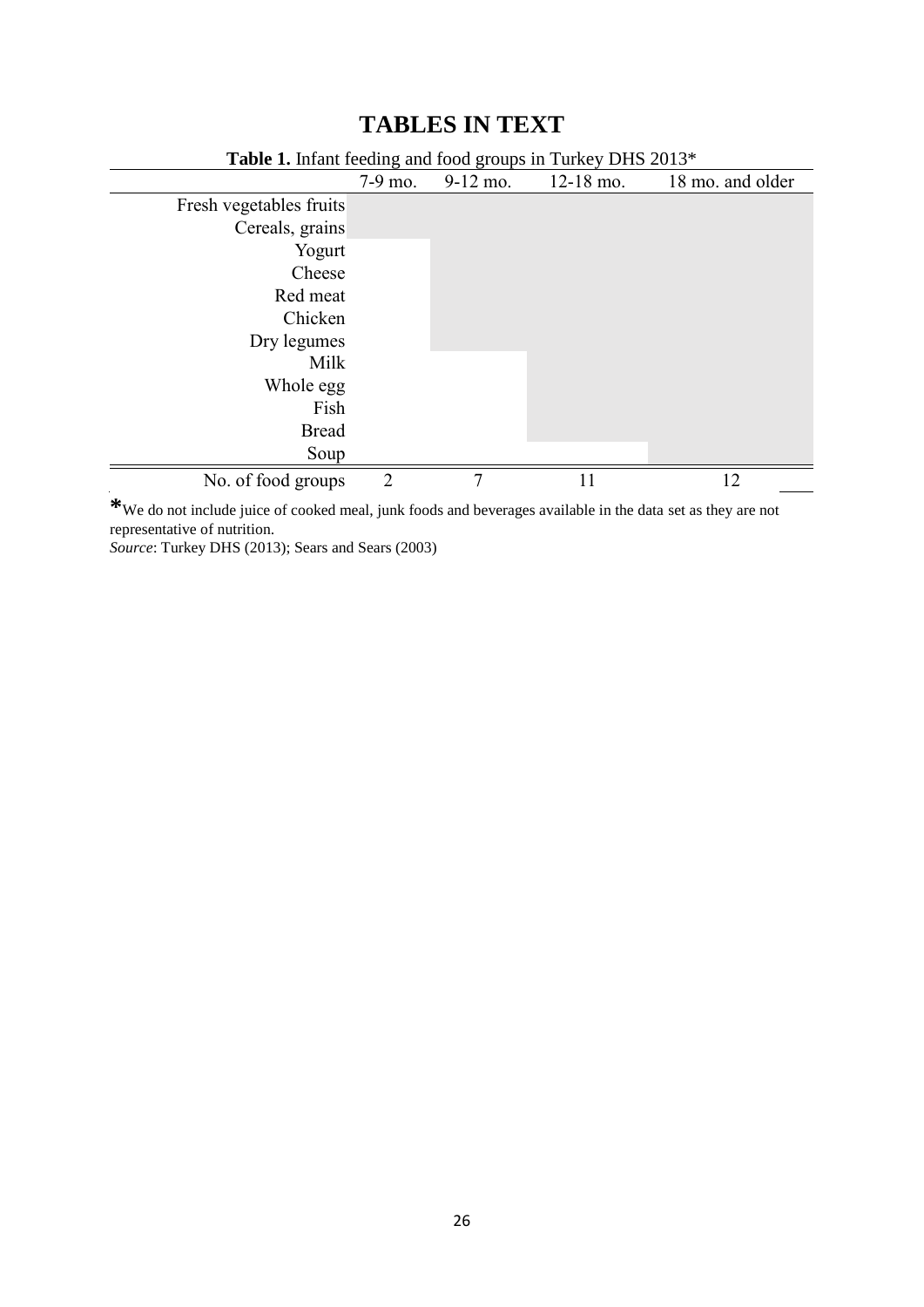|                                  |                                                                                                                   | $\mathbf{F}$ and $\mathbf{F}$ . Beson part of statistics<br>Child's standardized z-score |                  |                  |  |  |
|----------------------------------|-------------------------------------------------------------------------------------------------------------------|------------------------------------------------------------------------------------------|------------------|------------------|--|--|
|                                  | VARIABLES 25 <sup>th</sup> Quantile 50 <sup>th</sup> Quantile 75 <sup>th</sup> Quantile 99 <sup>th</sup> Quantile |                                                                                          |                  |                  |  |  |
| Birthweight                      | 2,948                                                                                                             | 3,050                                                                                    | 3,111            | 3,183            |  |  |
|                                  | (748.5)                                                                                                           | (693.4)                                                                                  | (675.9)          | (665.5)          |  |  |
| Birth order of child             | 2.783                                                                                                             | 2.628                                                                                    | 2.556            | 2.452            |  |  |
|                                  | (1.836)                                                                                                           | (1.707)                                                                                  | (1.664)          | (1.585)          |  |  |
| Mother's breastfeeding           | 0.958                                                                                                             | 0.977                                                                                    | 0.977            | 0.974            |  |  |
|                                  | (0.200)                                                                                                           | (0.149)                                                                                  | (0.149)          | (0.158)          |  |  |
| Nutrition index                  | 0.495                                                                                                             | 0.505                                                                                    | 0.511            | 0.518            |  |  |
|                                  | (0.181)                                                                                                           | (0.182)                                                                                  | (0.188)          | (0.191)          |  |  |
| Mother's height (in cm) 158.82   |                                                                                                                   | 159.58                                                                                   | 159.71           | 159.75           |  |  |
|                                  | (54.90)                                                                                                           | (54.88)                                                                                  | (50.13)          | (43.72)          |  |  |
| Preschool/crèche attendance      | 0.0501                                                                                                            | 0.0723                                                                                   | 0.0769           | 0.0857           |  |  |
|                                  | (0.218)                                                                                                           | (0.259)                                                                                  | (0.266)          | (0.280)          |  |  |
| Urban                            | 0.646                                                                                                             | 0.681                                                                                    | 0.716            | 0.740            |  |  |
|                                  | (0.479)                                                                                                           | (0.466)                                                                                  | (0.451)          | (0.439)          |  |  |
| Wealth index                     | 2.142                                                                                                             | 2.317                                                                                    | 2.482            | 2.611            |  |  |
|                                  | (1.248)                                                                                                           | (1.304)                                                                                  | (1.346)          | (1.357)          |  |  |
| Mother's years of schooling      | 6.703                                                                                                             | 6.879                                                                                    | 7.247            | 7.520            |  |  |
|                                  | (3.091)                                                                                                           | (3.185)                                                                                  | (3.431)          | (3.481)          |  |  |
| Father's years of schooling      | 7.465                                                                                                             | 7.658                                                                                    | 7.934            | 8.207            |  |  |
|                                  | (3.306)                                                                                                           | (3.358)                                                                                  | (3.475)          | (3.529)          |  |  |
| Father, Employed                 | 0.827                                                                                                             | 0.847                                                                                    | 0.863            | 0.865            |  |  |
|                                  | (0.379)                                                                                                           | (0.360)                                                                                  | (0.344)          | (0.342)          |  |  |
| Father, Unemployed               | 0.0647                                                                                                            | 0.0626                                                                                   | 0.0529           | 0.0477           |  |  |
|                                  | (0.246)                                                                                                           | (0.242)                                                                                  | (0.224)          | (0.213)          |  |  |
| Father, Inactive                 | 0.020                                                                                                             | 0.016                                                                                    | 0.012            | 0.012            |  |  |
|                                  | (0.143)                                                                                                           | (0.125)                                                                                  | (0.112)          | (0.111)          |  |  |
| Mother, Employer                 | 0.00208                                                                                                           | 0.00104                                                                                  | 0.00208          | 0.00263          |  |  |
|                                  | (0.0456)                                                                                                          | (0.0323)                                                                                 | (0.0456)         | (0.0512)         |  |  |
| Mother, Waged worker (regular)   | 0.0813                                                                                                            | 0.105                                                                                    | 0.120            | 0.136            |  |  |
|                                  | (0.274)                                                                                                           | (0.307)                                                                                  | (0.325)          | (0.343)          |  |  |
| Mother, Government employee      | 0.0167                                                                                                            | 0.0188                                                                                   | 0.0306           | 0.0347           |  |  |
|                                  | (0.128)                                                                                                           | (0.136)                                                                                  | (0.172)          | (0.183)          |  |  |
| Mother, Seasonal/temporal worker | 0.0354                                                                                                            | 0.0344                                                                                   | 0.0347           | 0.0373           |  |  |
|                                  | (0.185)                                                                                                           | (0.182)                                                                                  | (0.183)          | (0.190)          |  |  |
| Mother, Regular self employed    | 0.00417                                                                                                           | 0.00626                                                                                  | 0.00417          | 0.00579          |  |  |
|                                  | (0.0645)                                                                                                          | (0.0789)                                                                                 | (0.0644)         | (0.0759)         |  |  |
| Mother, Irregular self employed  | 0.0354                                                                                                            | 0.0396                                                                                   | 0.0382           | 0.0342           |  |  |
|                                  | (0.185)                                                                                                           | (0.195)                                                                                  | (0.192)          | (0.182)          |  |  |
| Mother, Unpaid family worker     | 0.0833                                                                                                            | 0.0876                                                                                   | 0.0819           | 0.0768           |  |  |
|                                  | (0.277)                                                                                                           | (0.283)                                                                                  | (0.274)          | (0.266)          |  |  |
| Mother, Other job                | $\boldsymbol{0}$                                                                                                  | $\boldsymbol{0}$                                                                         | 0.00069          | 0.00105          |  |  |
|                                  | (0)                                                                                                               | (0)                                                                                      | (0.0264)         | (0.0324)         |  |  |
| Mother, Unemployed               | 0.0568                                                                                                            | 0.0564                                                                                   | 0.0567           | 0.0543           |  |  |
|                                  | (0.232)                                                                                                           | (0.231)                                                                                  | (0.231)          | (0.227)          |  |  |
| Mother, Inactive                 | 0.766<br>(0.423)                                                                                                  | 0.739<br>(0.439)                                                                         | 0.741<br>(0.438) | 0.741<br>(0.438) |  |  |
| Number of household members      | 5.700                                                                                                             |                                                                                          | 5.389            |                  |  |  |
|                                  | (2.176)                                                                                                           | 5.546<br>(2.195)                                                                         | (2.146)          | 5.217<br>(2.037) |  |  |
| Female headship                  | 0.0646                                                                                                            | 0.0574                                                                                   | 0.0604           | 0.0531           |  |  |
|                                  | (0.246)                                                                                                           | (0.233)                                                                                  | (0.238)          | (0.224)          |  |  |
| Turkish                          | 0.594                                                                                                             | 0.620                                                                                    | 0.656            | 0.680            |  |  |
|                                  | (0.492)                                                                                                           | (0.486)                                                                                  | (0.475)          | (0.467)          |  |  |
|                                  |                                                                                                                   |                                                                                          |                  |                  |  |  |

**Table 2.** Descriptive Statistics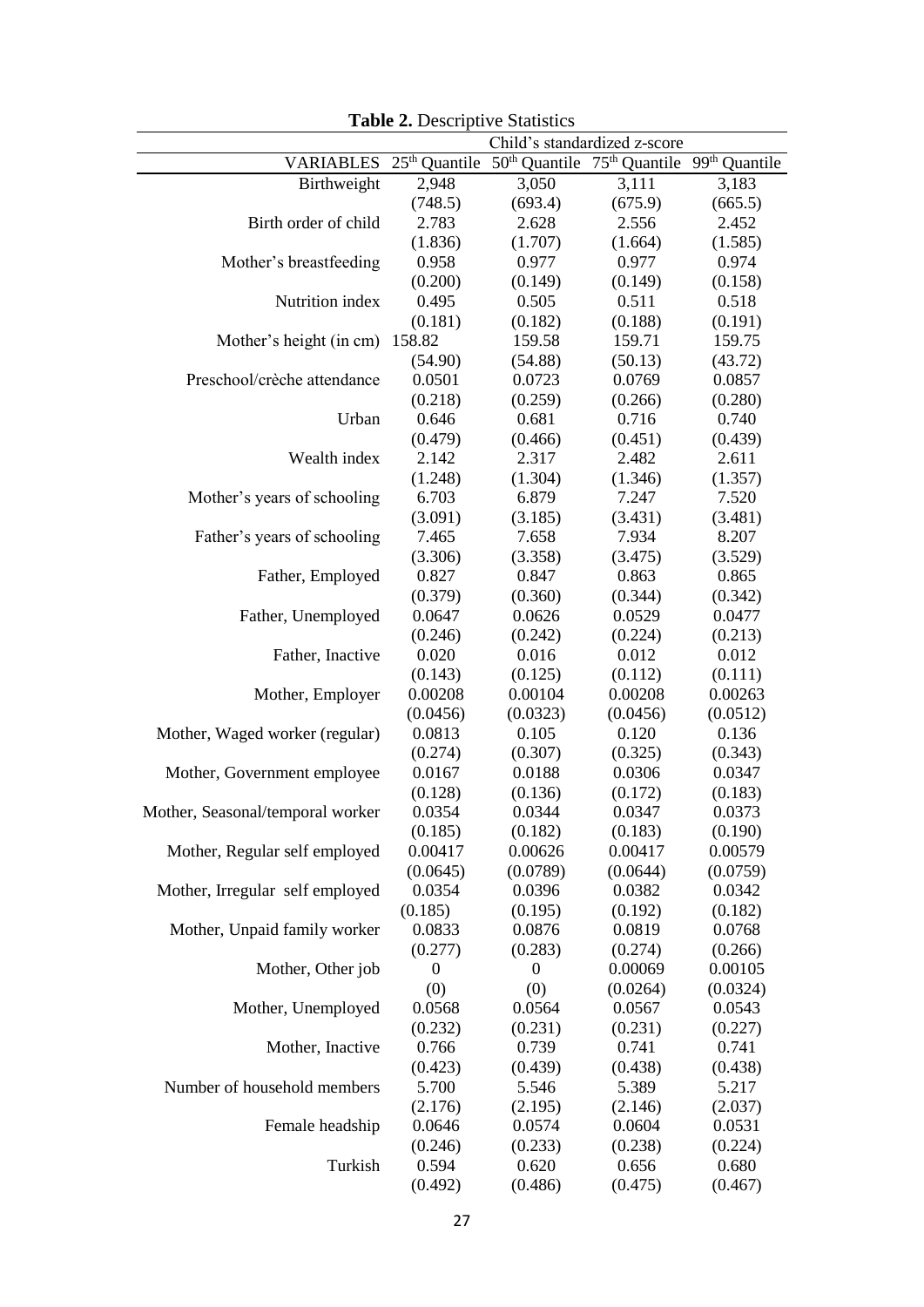| Kurdish | 0.354   | 0.336   | 0.298   | 0.276   |
|---------|---------|---------|---------|---------|
|         | (0.479) | (0.473) | (0.458) | (0.447) |
| Arabic  | 0.0417  | 0.0365  | 0.0361  | 0.0337  |
|         | (0.200) | (0.188) | (0.187) | (0.180) |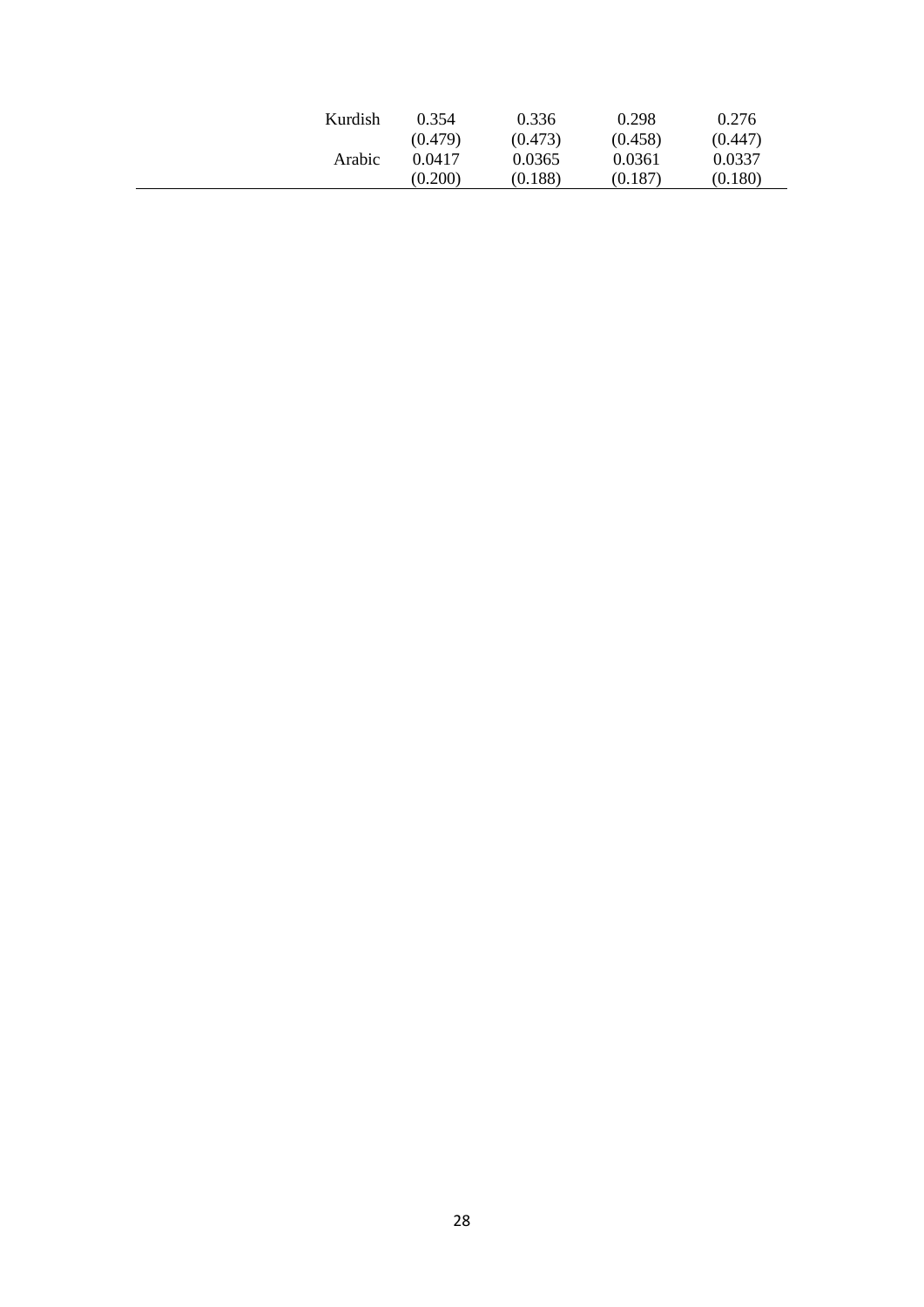| <b>VARIABLES</b>                    | (1)<br>Model 1          | (2)<br>Model 2          | (3)<br>Model 3                 | (4)<br>Model 4                 | (5)<br>Model 5                 | (6)<br>Model 6                   | (7)<br>Model 7                  |
|-------------------------------------|-------------------------|-------------------------|--------------------------------|--------------------------------|--------------------------------|----------------------------------|---------------------------------|
| Birth order of<br>child             | $-0.400***$             | $-0.369***$             | $-0.323***$                    | $-0.170**$                     | $-0.194*$                      | $-0.205*$                        | $-0.217*$                       |
| Birthweight                         | (0.0641)<br>$0.00147**$ | (0.0641)<br>$0.00149**$ | (0.0630)<br>$0.00144**$        | (0.0825)<br>$0.00140**$        | (0.107)<br>$0.00141**$         | (0.121)<br>$0.00141**$           | (0.121)<br>0.00138**            |
|                                     | *                       | $\ast$                  | $\ast$                         | $\ast$                         | *                              | ∗                                | $\ast$                          |
| Mother's Height<br>$(in \, cms)$    | (0.000177)<br>0.000994  | (0.000172)<br>0.000910  | (0.000172)<br>0.000754         | (0.000172)<br>0.000941         | (0.000196)<br>0.000575         | (0.000212)<br>$-1.51e-05$        | (0.000214)<br>0.000177          |
|                                     | (0.00148)               | (0.00139)               | (0.00134)                      | (0.00136)                      | (0.00121)                      | (0.00120)                        | (0.00122)                       |
| Mother's<br>Breastfeeding           |                         | 0.0580                  | 0.118                          | 0.0601                         | $-0.345$                       | $-0.285$                         | $-0.268$                        |
| Nutrition Index                     |                         | (1.021)<br>$1.553***$   | (1.001)<br>1.388***            | (0.989)<br>1.240**             | (1.038)<br>$1.050*$<br>(0.585) | (1.195)<br>0.915                 | (1.195)<br>0.763                |
| Urban                               |                         | (0.544)                 | (0.536)<br>1.203***<br>(0.226) | (0.542)<br>1.082***<br>(0.231) | 0.908***<br>(0.257)            | (0.645)<br>$0.830***$<br>(0.288) | (0.654)<br>$0.648**$<br>(0.314) |
| Number of<br>Household              |                         |                         |                                | $-0.209***$                    | $-0.130*$                      | $-0.129$                         | $-0.112$                        |
| Members                             |                         |                         |                                | (0.0673)                       | (0.0782)                       | (0.0876)                         | (0.0867)                        |
| Female Headship                     |                         |                         |                                | $-0.774*$                      | $-1.253***$                    | $-0.709$                         | $-0.713$                        |
|                                     |                         |                         |                                | (0.467)                        | (0.476)                        | (0.480)                          | (0.477)                         |
| Pre-<br>School/Créche<br>Attendance |                         |                         |                                | 0.466                          | 0.181                          | 0.0704                           | 0.0480                          |
|                                     |                         |                         |                                | (0.330)                        | (0.348)                        | (0.379)                          | (0.378)                         |
| Mother's Years of<br>Schooling      |                         |                         |                                |                                | $0.109***$                     | $0.0946**$                       | 0.0754                          |
| Father's Years of<br>Schooling      |                         |                         |                                |                                | (0.0371)<br>0.0255             | (0.0452)<br>$-0.0265$            | (0.0470)<br>$-0.0443$           |
|                                     |                         |                         |                                |                                | (0.0371)                       | (0.0415)                         | (0.0427)                        |
| Mother, Employer                    |                         |                         |                                |                                |                                | $-0.910$                         | $-0.964$                        |
| Mother, Waged                       |                         |                         |                                |                                |                                | (1.274)<br>0.370                 | (1.237)<br>0.315                |
| Worker (Regular)                    |                         |                         |                                |                                |                                |                                  |                                 |
|                                     |                         |                         |                                |                                |                                | (0.419)                          | (0.422)                         |
| Mother,<br>Government<br>Employee   |                         |                         |                                |                                |                                | 0.724                            | 0.673                           |
|                                     |                         |                         |                                |                                |                                | (0.828)                          | (0.823)                         |
| Mother,<br>Seasonal/Tempor          |                         |                         |                                |                                |                                | 0.444                            | 0.477                           |
| al Worker                           |                         |                         |                                |                                |                                | (0.750)                          | (0.750)                         |
| Mother, Regular<br>Self-Employed    |                         |                         |                                |                                |                                | 0.537                            | 0.531                           |
|                                     |                         |                         |                                |                                |                                | (1.591)                          | (1.582)                         |
| Mother, Irregular<br>Self-Employed  |                         |                         |                                |                                |                                | $-2.461***$                      | $-2.386***$                     |
| Mother, Unpaid                      |                         |                         |                                |                                |                                | (0.518)<br>$-0.845*$             | (0.531)<br>$-0.821*$            |
| Family Worker                       |                         |                         |                                |                                |                                |                                  |                                 |
| Mother, Other Job                   |                         |                         |                                |                                |                                | (0.440)<br>$3.107***$            | (0.441)<br>$3.115***$           |

## **Table 3**. Estimation Results